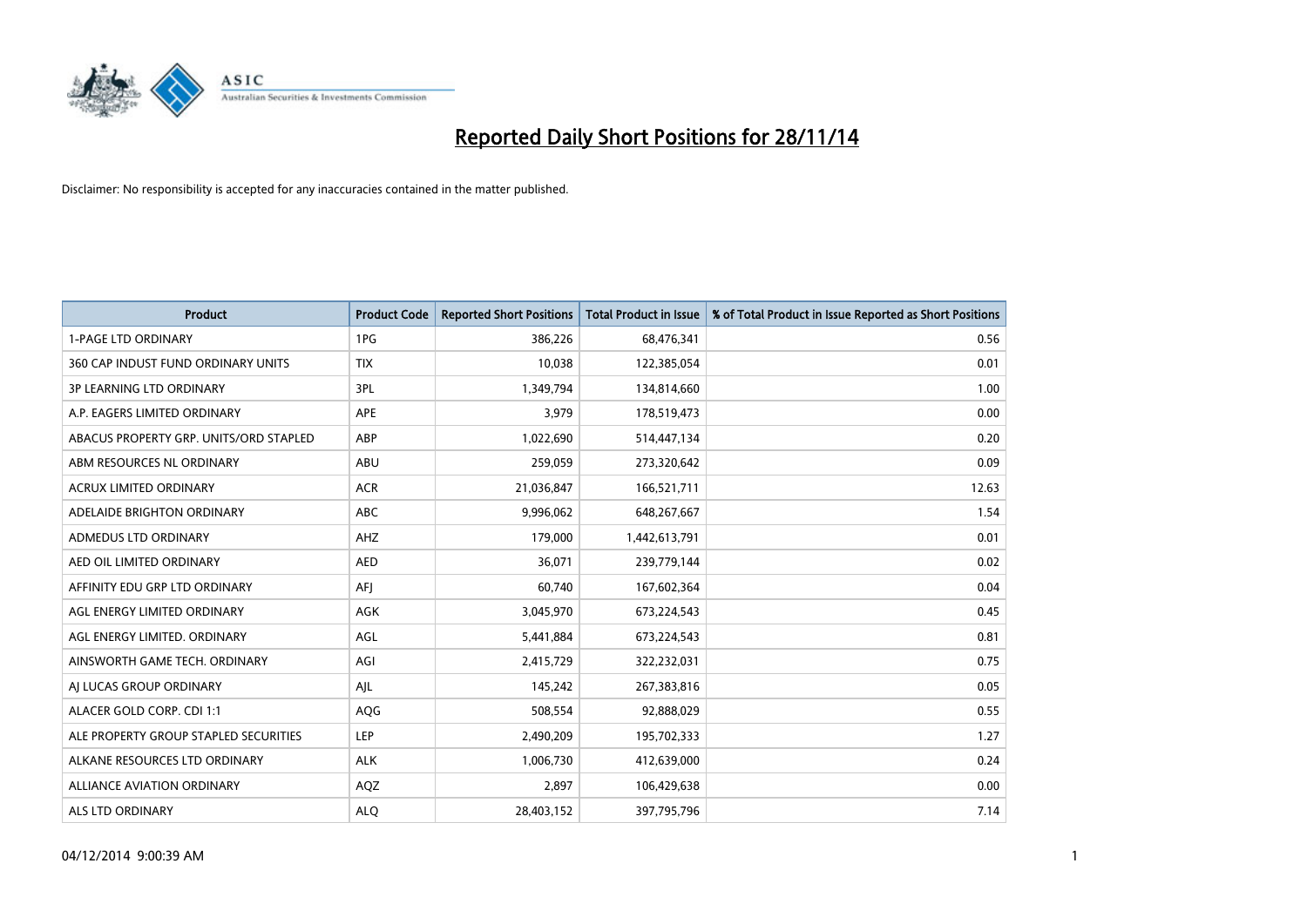

| <b>Product</b>                          | <b>Product Code</b> | <b>Reported Short Positions</b> | <b>Total Product in Issue</b> | % of Total Product in Issue Reported as Short Positions |
|-----------------------------------------|---------------------|---------------------------------|-------------------------------|---------------------------------------------------------|
| ALTIUM LIMITED ORDINARY                 | <b>ALU</b>          | 143,470                         | 129,272,762                   | 0.11                                                    |
| ALUMINA LIMITED ORDINARY                | AWC                 | 34,983,147                      | 2,806,225,615                 | 1.25                                                    |
| AMALGAMATED HOLDINGS ORDINARY           | AHD                 | 29,760                          | 157,911,826                   | 0.02                                                    |
| AMCOM TELECOMM, ORDINARY                | AMM                 | 5,633,436                       | 266,399,148                   | 2.11                                                    |
| AMCOR LIMITED ORDINARY                  | AMC                 | 8,917,942                       | 1,206,684,923                 | 0.74                                                    |
| AMP LIMITED ORDINARY                    | AMP                 | 13,744,504                      | 2,957,737,964                 | 0.46                                                    |
| ANSELL LIMITED ORDINARY                 | <b>ANN</b>          | 6,183,291                       | 153,139,924                   | 4.04                                                    |
| ANTARES ENERGY LTD ORDINARY             | AZZ                 | 1,115,624                       | 255,000,000                   | 0.44                                                    |
| ANZ BANKING GRP LTD ORDINARY            | ANZ                 | 13,133,208                      | 2,756,627,771                 | 0.48                                                    |
| APA GROUP STAPLED SECURITIES            | <b>APA</b>          | 13,023,272                      | 835,750,807                   | 1.56                                                    |
| APN NEWS & MEDIA ORDINARY               | <b>APN</b>          | 463,843                         | 1,029,041,356                 | 0.05                                                    |
| APN OUTDOOR GRP ORDINARY                | <b>APO</b>          | 179,644                         | 166,614,509                   | 0.11                                                    |
| AQUARIUS PLATINUM. ORDINARY             | <b>AOP</b>          | 2,950,220                       | 1,465,473,903                 | 0.20                                                    |
| ARAFURA RESOURCE LTD ORDINARY           | <b>ARU</b>          | 2,000                           | 441,270,644                   | 0.00                                                    |
| ARB CORPORATION ORDINARY                | <b>ARP</b>          | 608,478                         | 72,505,302                    | 0.84                                                    |
| ARDENT LEISURE GROUP STAPLED SECURITIES | AAD                 | 1,621,999                       | 438,666,245                   | 0.37                                                    |
| ARENA REIT. ORDINARY UNITS              | <b>ARF</b>          | 111,471                         | 211,605,103                   | 0.05                                                    |
| ARISTOCRAT LEISURE ORDINARY             | ALL                 | 1,244,924                       | 630,022,253                   | 0.20                                                    |
| ARRIUM LTD ORDINARY                     | ARI                 | 69,852,506                      | 2,937,293,755                 | 2.38                                                    |
| ASALEO CARE LIMITED ORDINARY            | AHY                 | 6,906,710                       | 603,469,434                   | 1.14                                                    |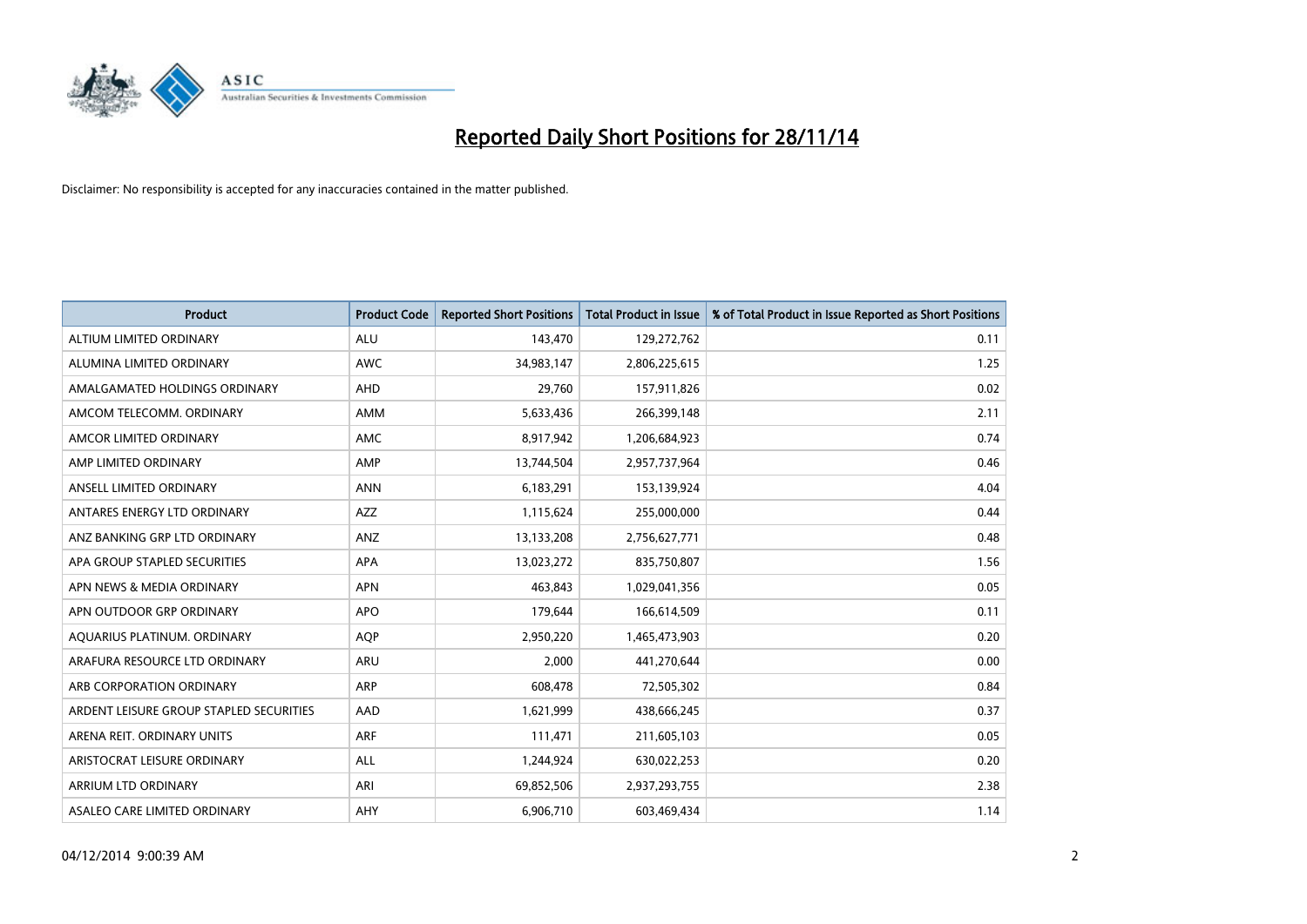

| <b>Product</b>                            | <b>Product Code</b> | <b>Reported Short Positions</b> | <b>Total Product in Issue</b> | % of Total Product in Issue Reported as Short Positions |
|-------------------------------------------|---------------------|---------------------------------|-------------------------------|---------------------------------------------------------|
| ASCIANO LIMITED ORDINARY                  | <b>AIO</b>          | 3,370,652                       | 975,385,664                   | 0.35                                                    |
| ASHLEY SERVICES GRP ORDINARY              | <b>ASH</b>          | 272,411                         | 150,000,000                   | 0.18                                                    |
| ASPEN GROUP ORD/UNITS STAPLED             | APZ                 | 145,129                         | 113,183,450                   | 0.13                                                    |
| ASPIRE MINING LTD ORDINARY                | <b>AKM</b>          | 3,000,001                       | 703,463,306                   | 0.43                                                    |
| ASTRO JAP PROP GROUP STAPLED US PROHIBIT. | AJA                 | 111,832                         | 67,197,388                    | 0.17                                                    |
| ASX LIMITED ORDINARY                      | ASX                 | 5,724,248                       | 193,595,162                   | 2.96                                                    |
| ATLAS IRON LIMITED ORDINARY               | <b>AGO</b>          | 122,088,836                     | 919,475,619                   | 13.28                                                   |
| ATRUM COAL NL ORDINARY                    | ATU                 | 72,350                          | 170,142,959                   | 0.04                                                    |
| AUCKLAND INTERNATION ORDINARY             | AIA                 | 58,910                          | 1,190,484,097                 | 0.00                                                    |
| AURIZON HOLDINGS LTD ORDINARY             | AZJ                 | 4,200,694                       | 2,137,284,503                 | 0.20                                                    |
| AUSDRILL LIMITED ORDINARY                 | ASL                 | 21,258,399                      | 312,277,224                   | 6.81                                                    |
| AUSENCO LIMITED ORDINARY                  | AAX                 | 971,895                         | 168,449,799                   | 0.58                                                    |
| AUSNET SERVICES STAPLED SECURITIES        | <b>AST</b>          | 54,456,389                      | 3,425,244,162                 | 1.59                                                    |
| AUST INDUSTRIAL REIT UNIT                 | ANI                 | 99,983                          | 96,288,031                    | 0.10                                                    |
| <b>AUSTAL LIMITED ORDINARY</b>            | ASB                 | 610,763                         | 346,772,567                   | 0.18                                                    |
| AUSTBROKERS HOLDINGS ORDINARY             | <b>AUB</b>          | 71,264                          | 61,712,763                    | 0.12                                                    |
| AUSTEX OIL LIMITED ORDINARY               | <b>AOK</b>          | 52,000                          | 558,571,402                   | 0.01                                                    |
| AUSTIN ENGINEERING ORDINARY               | ANG                 | 702,435                         | 84,274,004                    | 0.83                                                    |
| AUSTRALIAN AGRICULT, ORDINARY             | AAC                 | 7,016,235                       | 532,474,721                   | 1.32                                                    |
| AUSTRALIAN PHARM. ORDINARY                | API                 | 10,570,363                      | 488,115,883                   | 2.17                                                    |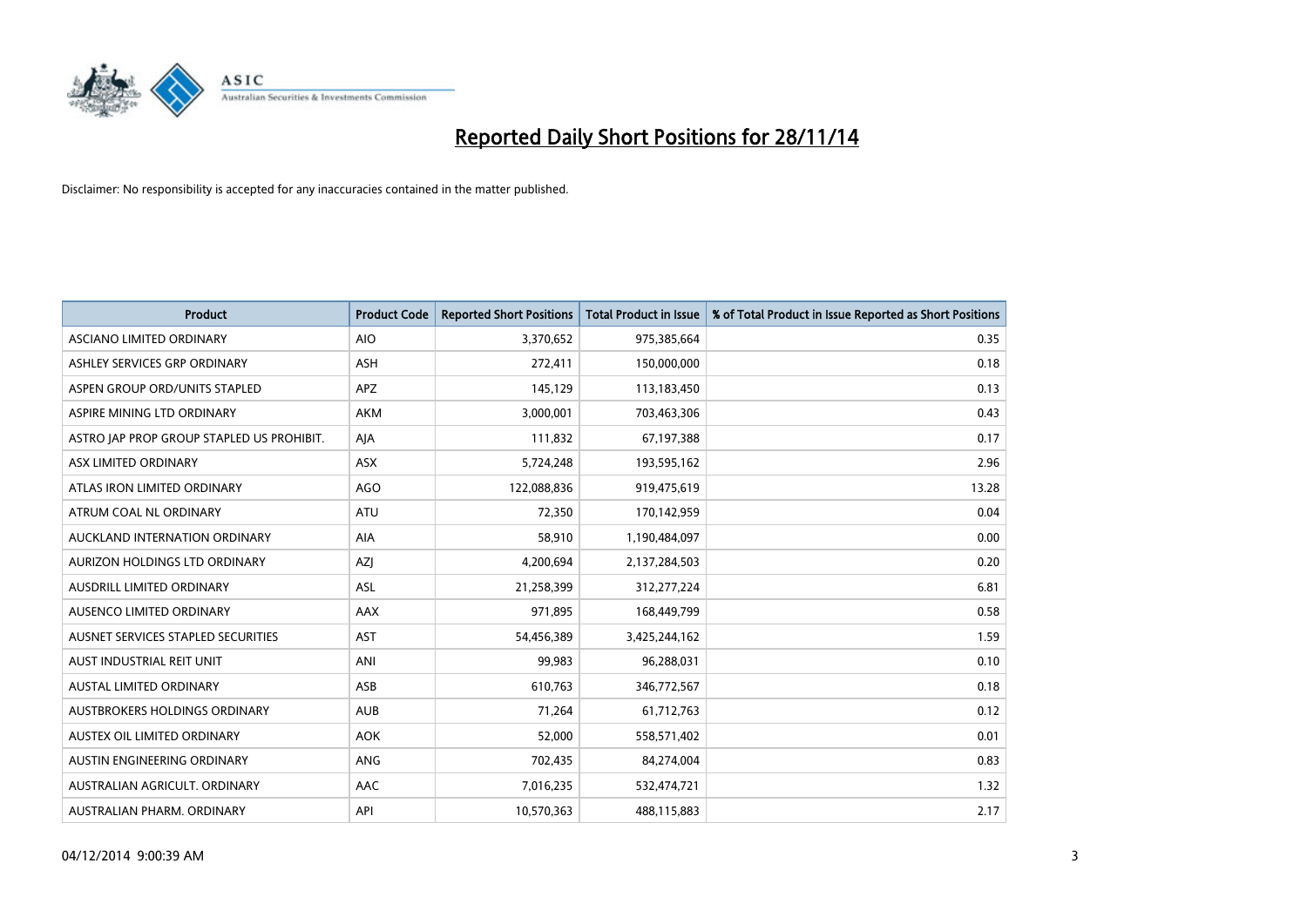

| <b>Product</b>                      | <b>Product Code</b> | <b>Reported Short Positions</b> | <b>Total Product in Issue</b> | % of Total Product in Issue Reported as Short Positions |
|-------------------------------------|---------------------|---------------------------------|-------------------------------|---------------------------------------------------------|
| AUTOMOTIVE HOLDINGS ORDINARY        | AHE                 | 3,283,938                       | 306,437,941                   | 1.07                                                    |
| AVANCO RESOURCES LTD ORDINARY       | AVB                 | 3,260,865                       | 1,661,675,855                 | 0.20                                                    |
| AVEO GROUP STAPLED SECURITIES       | <b>AOG</b>          | 3,425,853                       | 499,536,460                   | 0.69                                                    |
| AWE LIMITED ORDINARY                | <b>AWE</b>          | 4,029,205                       | 525,861,050                   | 0.77                                                    |
| <b>AZONTO PET LTD ORDINARY</b>      | APY                 | 1                               | 1,159,375,100                 | 0.00                                                    |
| AZUMAH RESOURCES ORDINARY           | <b>AZM</b>          | $\mathbf{1}$                    | 389,316,919                   | 0.00                                                    |
| <b>BALAMARA RESOURCES ORDINARY</b>  | <b>BMB</b>          | 100,000                         | 357,269,513                   | 0.03                                                    |
| <b>BANDANNA ENERGY ORDINARY</b>     | <b>BND</b>          | 17,540,654                      | 528,481,199                   | 3.32                                                    |
| BANK OF QUEENSLAND. ORDINARY        | <b>BOQ</b>          | 2,144,578                       | 363,416,835                   | 0.59                                                    |
| <b>BANNERMAN RESOURCES ORDINARY</b> | <b>BMN</b>          | 65,700                          | 334,063,341                   | 0.02                                                    |
| <b>BASE RES LIMITED ORDINARY</b>    | <b>BSE</b>          | 5,501,878                       | 563,902,771                   | 0.98                                                    |
| <b>BATHURST RES LTD. ORDINARY</b>   | <b>BRL</b>          | 301,085                         | 947,828,434                   | 0.03                                                    |
| BC IRON LIMITED ORDINARY            | <b>BCI</b>          | 18,048,087                      | 196,196,992                   | 9.20                                                    |
| BEACH ENERGY LIMITED ORDINARY       | <b>BPT</b>          | 8,944,176                       | 1,297,496,886                 | 0.69                                                    |
| BEADELL RESOURCE LTD ORDINARY       | <b>BDR</b>          | 56,367,508                      | 798,657,280                   | 7.06                                                    |
| BEGA CHEESE LTD ORDINARY            | <b>BGA</b>          | 2,721,675                       | 152,602,945                   | 1.78                                                    |
| BENDIGO AND ADELAIDE ORDINARY       | <b>BEN</b>          | 16,968,280                      | 450,904,075                   | 3.76                                                    |
| BERKELEY RESOURCES ORDINARY         | <b>BKY</b>          | 109,400                         | 180,361,323                   | 0.06                                                    |
| BETASHARESCASHETF ETF UNITS         | AAA                 | 700                             | 12,958,172                    | 0.01                                                    |
| BETASHARESRAFIAUS ETF UNITS         | QOZ                 | 3,600                           | 3,905,839                     | 0.09                                                    |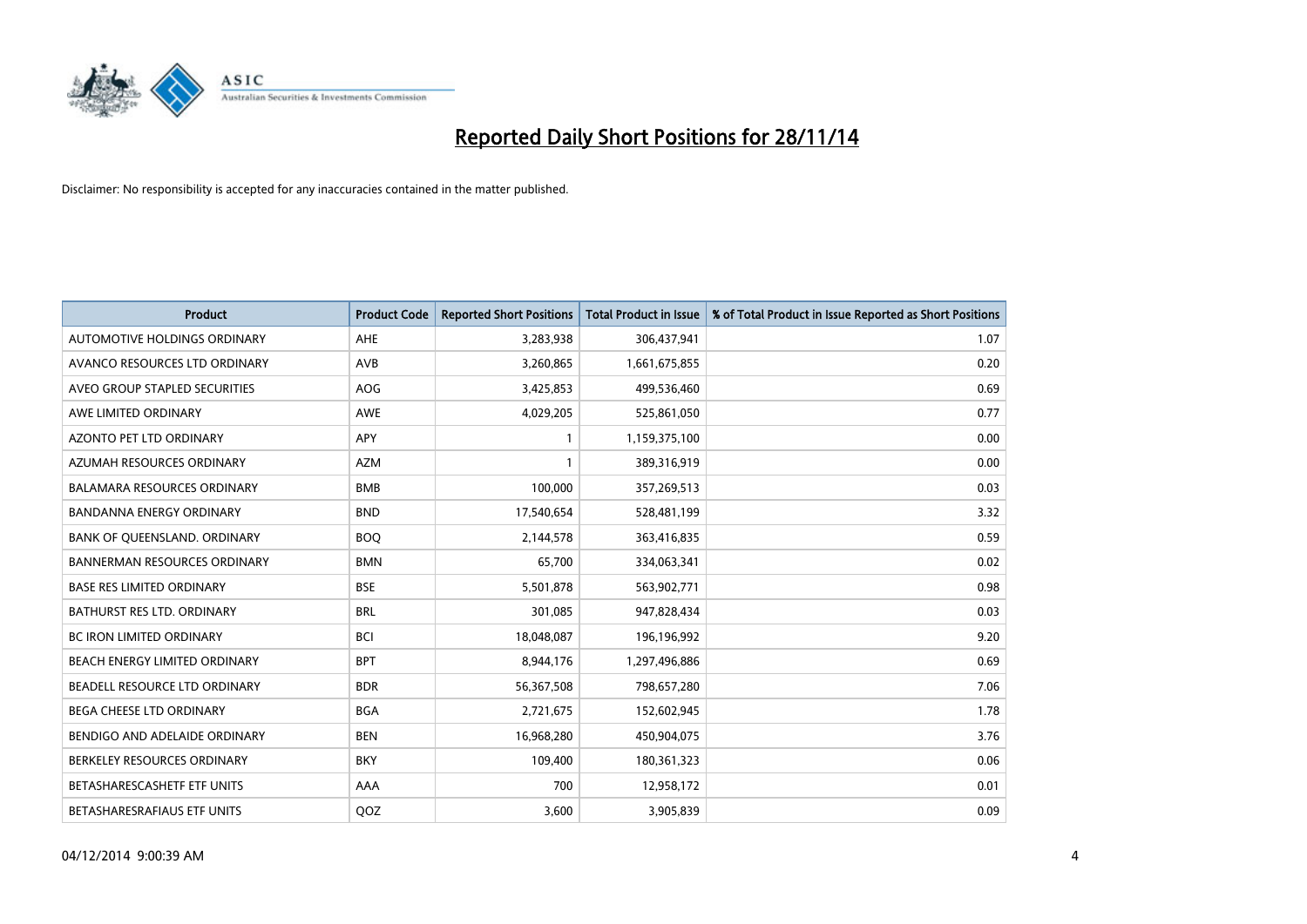

| <b>Product</b>                         | <b>Product Code</b> | <b>Reported Short Positions</b> | <b>Total Product in Issue</b> | % of Total Product in Issue Reported as Short Positions |
|----------------------------------------|---------------------|---------------------------------|-------------------------------|---------------------------------------------------------|
| BETASHARESYIELDMAX TMF UNITS           | <b>YMAX</b>         | 6,000                           | 26,658,541                    | 0.02                                                    |
| BHP BILLITON LIMITED ORDINARY          | <b>BHP</b>          | 9,481,048                       | 3,211,691,105                 | 0.30                                                    |
| <b>BIGAIR GROUP LIMITED ORDINARY</b>   | <b>BGL</b>          | 82,274                          | 172,872,340                   | 0.05                                                    |
| <b>BILLABONG ORDINARY</b>              | <b>BBG</b>          | 11,755,758                      | 990,370,034                   | 1.19                                                    |
| BIRIMIAN GOLD LTD ORDINARY             | <b>BGS</b>          | 7,260,000                       | 864,981,654                   | 0.84                                                    |
| <b>BLACKHAM RESOURCES ORDINARY</b>     | <b>BLK</b>          | 905,139                         | 143,614,941                   | 0.63                                                    |
| <b>BLACKMORES LIMITED ORDINARY</b>     | <b>BKL</b>          | 12,379                          | 17,224,199                    | 0.07                                                    |
| BLACKTHORN RESOURCES ORD US PROHIBITED | <b>BTR</b>          | 7,402                           | 164,285,950                   | 0.00                                                    |
| <b>BLUESCOPE STEEL LTD ORDINARY</b>    | <b>BSL</b>          | 6,769,259                       | 559,227,871                   | 1.21                                                    |
| <b>BOART LONGYEAR ORDINARY</b>         | <b>BLY</b>          | 20,581,162                      | 502,488,790                   | 4.10                                                    |
| BORAL LIMITED. ORDINARY                | <b>BLD</b>          | 13,110,453                      | 782,736,249                   | 1.67                                                    |
| <b>BRADKEN LIMITED ORDINARY</b>        | <b>BKN</b>          | 7,180,806                       | 171,027,249                   | 4.20                                                    |
| <b>BRAMBLES LIMITED ORDINARY</b>       | <b>BXB</b>          | 4,653,342                       | 1,566,095,712                 | 0.30                                                    |
| BREVILLE GROUP LTD ORDINARY            | <b>BRG</b>          | 3,809,464                       | 130,095,322                   | 2.93                                                    |
| <b>BRICKWORKS LIMITED ORDINARY</b>     | <b>BKW</b>          | 51,246                          | 148,403,478                   | 0.03                                                    |
| BT INVESTMENT MNGMNT ORDINARY          | <b>BTT</b>          | 27,430                          | 290,699,283                   | 0.01                                                    |
| <b>BURSON GROUP LTD ORDINARY</b>       | <b>BAP</b>          | 2,209,906                       | 163,585,666                   | 1.35                                                    |
| <b>BURU ENERGY ORDINARY</b>            | <b>BRU</b>          | 16,457,327                      | 339,997,078                   | 4.84                                                    |
| <b>BWP TRUST ORDINARY UNITS</b>        | <b>BWP</b>          | 10,529,643                      | 639,724,826                   | 1.65                                                    |
| CABCHARGE AUSTRALIA ORDINARY           | CAB                 | 9,154,741                       | 120,430,683                   | 7.60                                                    |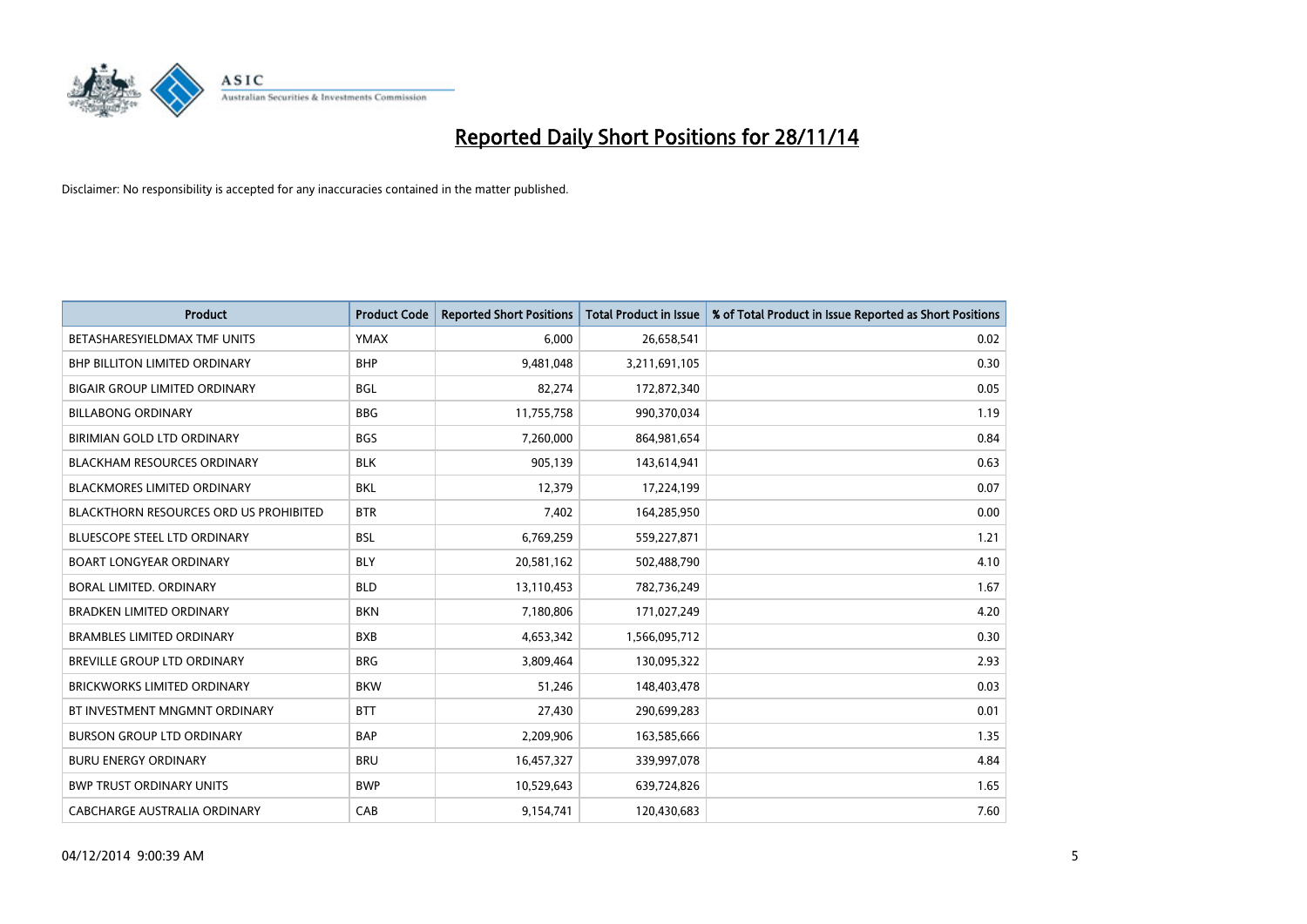

| <b>Product</b>                          | <b>Product Code</b> | <b>Reported Short Positions</b> | <b>Total Product in Issue</b> | % of Total Product in Issue Reported as Short Positions |
|-----------------------------------------|---------------------|---------------------------------|-------------------------------|---------------------------------------------------------|
| <b>CADENCE CAPITAL ORDINARY</b>         | <b>CDM</b>          | 148,501                         | 199,900,428                   | 0.07                                                    |
| CALTEX AUSTRALIA ORDINARY               | <b>CTX</b>          | 1,209,576                       | 270,000,000                   | 0.45                                                    |
| CAPE LAMBERT RES LTD ORDINARY           | <b>CFE</b>          | 280,137                         | 626,686,586                   | 0.04                                                    |
| <b>CAPITOL HEALTH ORDINARY</b>          | CAI                 | 487,914                         | 431,517,271                   | 0.11                                                    |
| <b>CARDNO LIMITED ORDINARY</b>          | CDD                 | 10,743,482                      | 164,362,901                   | 6.54                                                    |
| CARNARVON PETROLEUM ORDINARY            | <b>CVN</b>          | 2,587,664                       | 987,285,369                   | 0.26                                                    |
| CARSALES.COM LTD ORDINARY               | <b>CRZ</b>          | 15,050,561                      | 238,949,885                   | 6.30                                                    |
| CASH CONVERTERS ORDINARY                | CCV                 | 10,497,244                      | 431,476,525                   | 2.43                                                    |
| CEDAR WOODS PROP. ORDINARY              | <b>CWP</b>          | 161,616                         | 78,336,371                    | 0.21                                                    |
| CENTRAL PETROLEUM ORDINARY              | <b>CTP</b>          | 376,858                         | 368,718,957                   | 0.10                                                    |
| CHALLENGER LIMITED ORDINARY             | <b>CGF</b>          | 977,420                         | 569,725,821                   | 0.17                                                    |
| CHANDLER MACLEOD LTD ORDINARY           | <b>CMG</b>          | 662,295                         | 547,985,086                   | 0.12                                                    |
| CHARTER HALL GROUP STAPLED US PROHIBIT. | <b>CHC</b>          | 373,861                         | 355,051,540                   | 0.11                                                    |
| <b>CHARTER HALL RETAIL UNITS</b>        | <b>COR</b>          | 16, 163, 735                    | 372,893,153                   | 4.33                                                    |
| <b>CHORUS LIMITED ORDINARY</b>          | <b>CNU</b>          | 89,500                          | 396,369,767                   | 0.02                                                    |
| CLEARVIEW WEALTH LTD ORDINARY           | <b>CVW</b>          | 10,001                          | 578,453,260                   | 0.00                                                    |
| CLINUVEL PHARMACEUT. ORDINARY           | <b>CUV</b>          | 52,576                          | 42,466,435                    | 0.12                                                    |
| COAL OF AFRICA LTD ORDINARY             | <b>CZA</b>          | 426                             | 1,299,368,613                 | 0.00                                                    |
| <b>COALSPUR MINES LTD ORDINARY</b>      | <b>CPL</b>          | 516,441                         | 641,544,455                   | 0.08                                                    |
| COCA-COLA AMATIL ORDINARY               | <b>CCL</b>          | 27,461,360                      | 763,590,249                   | 3.60                                                    |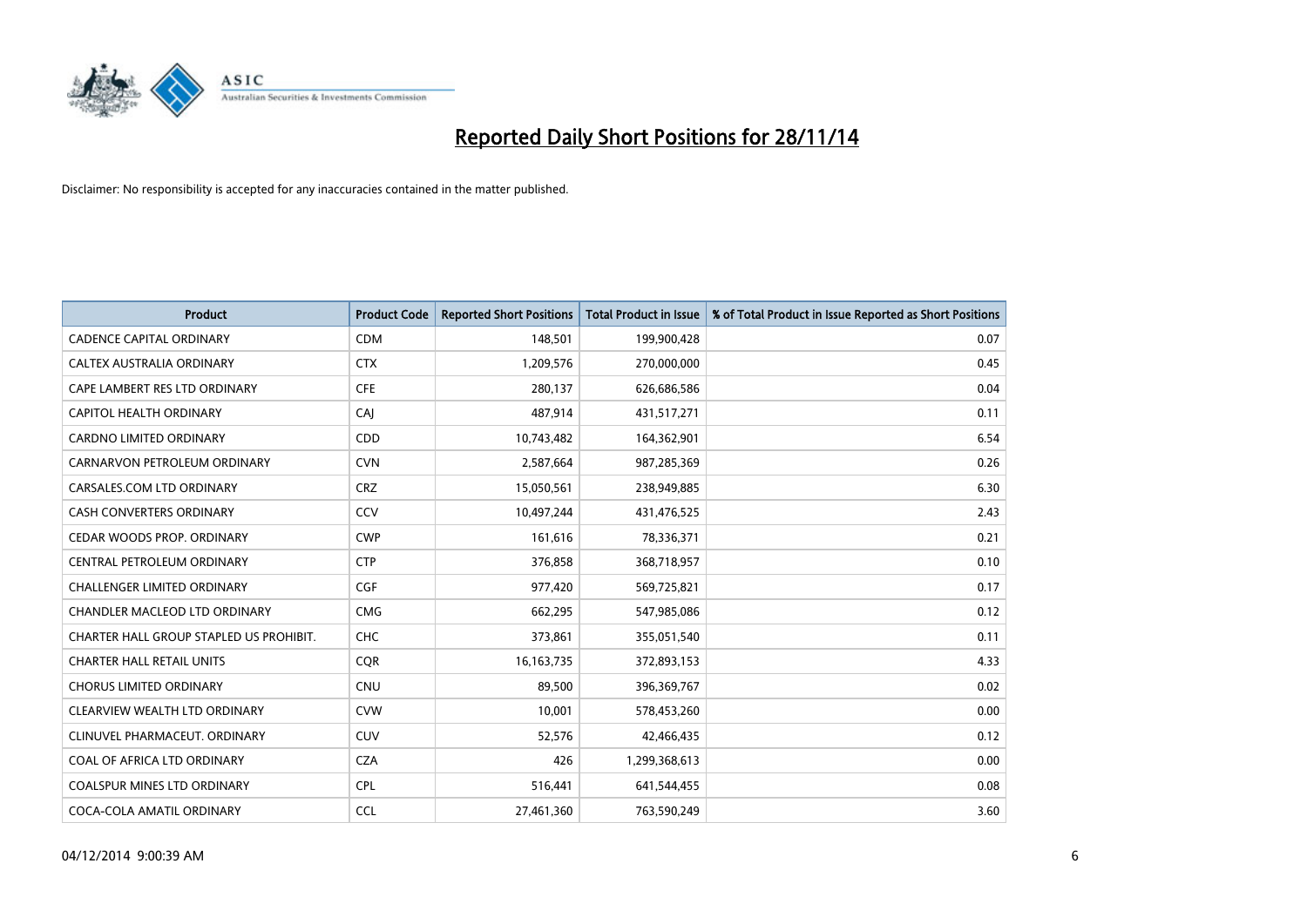

| <b>Product</b>                          | <b>Product Code</b> | <b>Reported Short Positions</b> | <b>Total Product in Issue</b> | % of Total Product in Issue Reported as Short Positions |
|-----------------------------------------|---------------------|---------------------------------|-------------------------------|---------------------------------------------------------|
| <b>COCHLEAR LIMITED ORDINARY</b>        | COH                 | 5,792,771                       | 57,081,775                    | 10.15                                                   |
| COCKATOO COAL ORDINARY                  | <b>COK</b>          | 167,987                         | 4,560,196,928                 | 0.00                                                    |
| <b>CODAN LIMITED ORDINARY</b>           | <b>CDA</b>          | 224,598                         | 176,969,924                   | 0.13                                                    |
| <b>COFFEY INTERNATIONAL ORDINARY</b>    | <b>COF</b>          | 6,077                           | 255,833,165                   | 0.00                                                    |
| <b>COKAL LTD ORDINARY</b>               | <b>CKA</b>          | 6,820                           | 471,487,926                   | 0.00                                                    |
| <b>COLLECTION HOUSE ORDINARY</b>        | <b>CLH</b>          | 3,643,317                       | 130,443,227                   | 2.79                                                    |
| <b>COLLINS FOODS LTD ORDINARY</b>       | <b>CKF</b>          | 100,086                         | 93,000,003                    | 0.11                                                    |
| COMMONWEALTH BANK, ORDINARY             | <b>CBA</b>          | 18,665,862                      | 1,621,319,194                 | 1.15                                                    |
| <b>COMPASS RESOURCES ORDINARY</b>       | <b>CMR</b>          | 7,472                           | 1,403,744,100                 | 0.00                                                    |
| <b>COMPUTERSHARE LTD ORDINARY</b>       | <b>CPU</b>          | 6,448,478                       | 556,203,079                   | 1.16                                                    |
| COOPER ENERGY LTD ORDINARY              | <b>COE</b>          | 49,366                          | 329,235,509                   | 0.01                                                    |
| <b>CORP TRAVEL LIMITED ORDINARY</b>     | <b>CTD</b>          | 258,832                         | 90,517,621                    | 0.29                                                    |
| COVER-MORE GRP LTD ORDINARY             | <b>CVO</b>          | 5,902,461                       | 317,750,000                   | 1.86                                                    |
| <b>CREDIT CORP GROUP ORDINARY</b>       | <b>CCP</b>          | 466,395                         | 46,296,407                    | 1.01                                                    |
| <b>CROMWELL PROP STAPLED SECURITIES</b> | <b>CMW</b>          | 7,017,893                       | 1,735,299,783                 | 0.40                                                    |
| <b>CROWE HORWATH AUS ORDINARY</b>       | <b>CRH</b>          | 4,635,790                       | 273,005,429                   | 1.70                                                    |
| CROWN RESORTS LTD ORDINARY              | <b>CWN</b>          | 11,591,836                      | 728,394,185                   | 1.59                                                    |
| <b>CSG LIMITED ORDINARY</b>             | CSV                 | 342,066                         | 279,648,511                   | 0.12                                                    |
| <b>CSL LIMITED ORDINARY</b>             | <b>CSL</b>          | 1,628,624                       | 475,090,247                   | 0.34                                                    |
| <b>CSR LIMITED ORDINARY</b>             | <b>CSR</b>          | 12,210,688                      | 506,000,315                   | 2.41                                                    |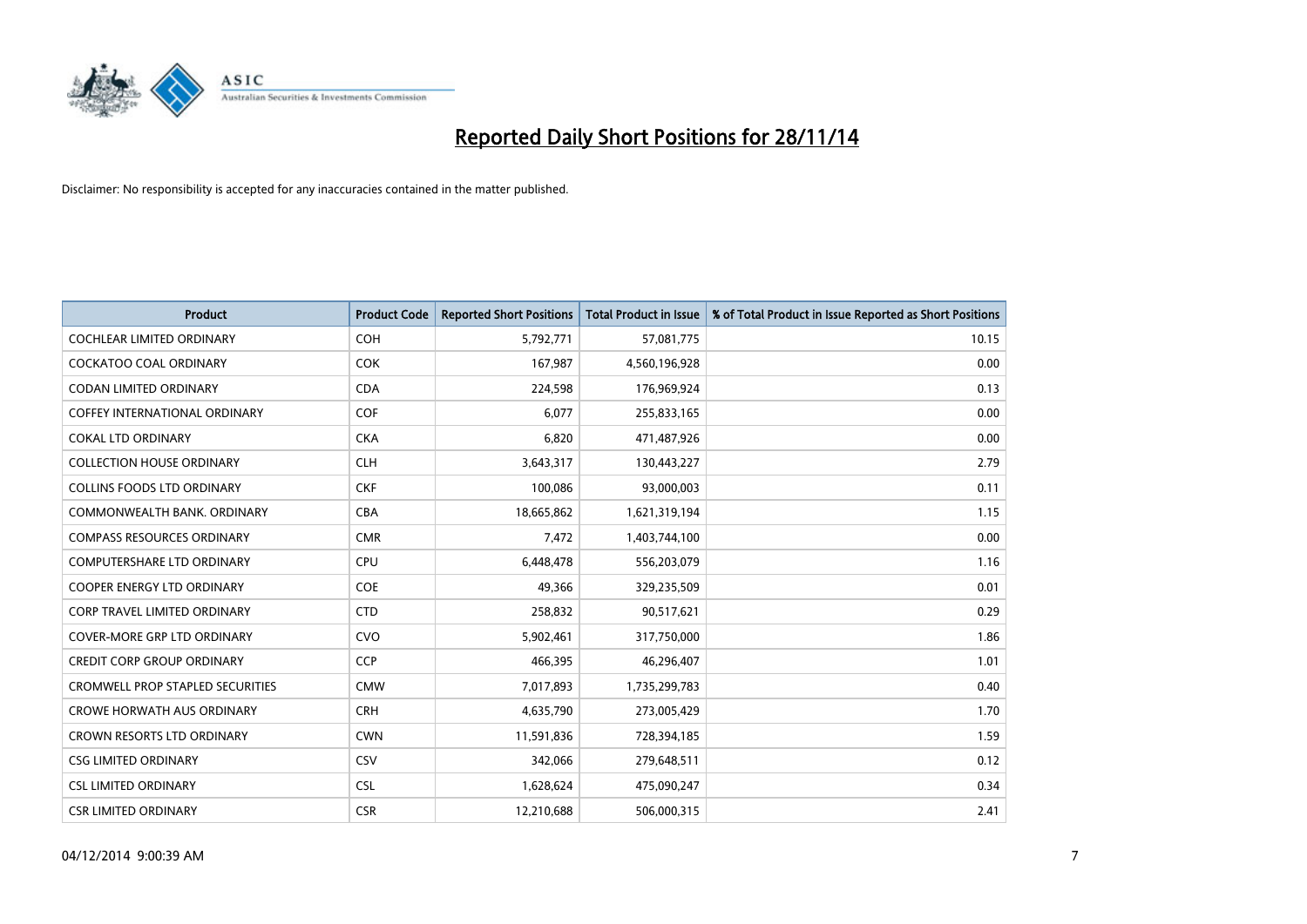

| <b>Product</b>                       | <b>Product Code</b> | <b>Reported Short Positions</b> | <b>Total Product in Issue</b> | % of Total Product in Issue Reported as Short Positions |
|--------------------------------------|---------------------|---------------------------------|-------------------------------|---------------------------------------------------------|
| <b>CUDECO LIMITED ORDINARY</b>       | CDU                 | 9,460,858                       | 235,425,143                   | 4.02                                                    |
| DATA#3 LIMITED ORDINARY              | <b>DTL</b>          | 28,759                          | 153,974,950                   | 0.02                                                    |
| <b>DECMIL GROUP LIMITED ORDINARY</b> | <b>DCG</b>          | 1,311,728                       | 168,657,794                   | 0.78                                                    |
| DEEP YELLOW LIMITED ORDINARY         | <b>DYL</b>          | 1,002                           | 1,891,494,412                 | 0.00                                                    |
| DEVINE LIMITED ORDINARY              | <b>DVN</b>          | 2,000                           | 158,730,556                   | 0.00                                                    |
| DEXUS PROPERTY GROUP STAPLED UNITS   | <b>DXS</b>          | 1,805,933                       | 905,531,797                   | 0.20                                                    |
| DICK SMITH HLDGS ORDINARY            | <b>DSH</b>          | 17,388,325                      | 236,511,364                   | 7.35                                                    |
| DISCOVERY METALS LTD ORDINARY        | <b>DML</b>          | 1,247,631                       | 644,039,581                   | 0.19                                                    |
| DOMINO PIZZA ENTERPR ORDINARY        | <b>DMP</b>          | 1,223,112                       | 86,160,773                    | 1.42                                                    |
| DONACO INTERNATIONAL ORDINARY        | <b>DNA</b>          | 6,298,497                       | 461,278,352                   | 1.37                                                    |
| DORAY MINERALS LTD ORDINARY          | <b>DRM</b>          | 145,570                         | 165,834,256                   | 0.09                                                    |
| DOWNER EDI LIMITED ORDINARY          | <b>DOW</b>          | 24,987,145                      | 435,399,975                   | 5.74                                                    |
| DRILLSEARCH ENERGY ORDINARY          | <b>DLS</b>          | 14,448,031                      | 461,101,450                   | 3.13                                                    |
| DUET GROUP STAPLED US PROHIBIT.      | <b>DUE</b>          | 16,815,050                      | 1,327,719,444                 | 1.27                                                    |
| DULUXGROUP LIMITED ORDINARY          | <b>DLX</b>          | 3,573,309                       | 383,503,942                   | 0.93                                                    |
| <b>DWS LTD ORDINARY</b>              | <b>DWS</b>          | 121,259                         | 132,362,763                   | 0.09                                                    |
| ECHO ENTERTAINMENT ORDINARY          | EGP                 | 7,174,321                       | 825,672,730                   | 0.87                                                    |
| <b>ELDERS LIMITED ORDINARY</b>       | <b>ELD</b>          | 12,286,431                      | 837,232,507                   | 1.47                                                    |
| ELEMENTAL MINERALS ORDINARY          | <b>ELM</b>          | 94,536                          | 381,850,877                   | 0.02                                                    |
| <b>EMECO HOLDINGS ORDINARY</b>       | EHL                 | 9,147,503                       | 599,675,707                   | 1.53                                                    |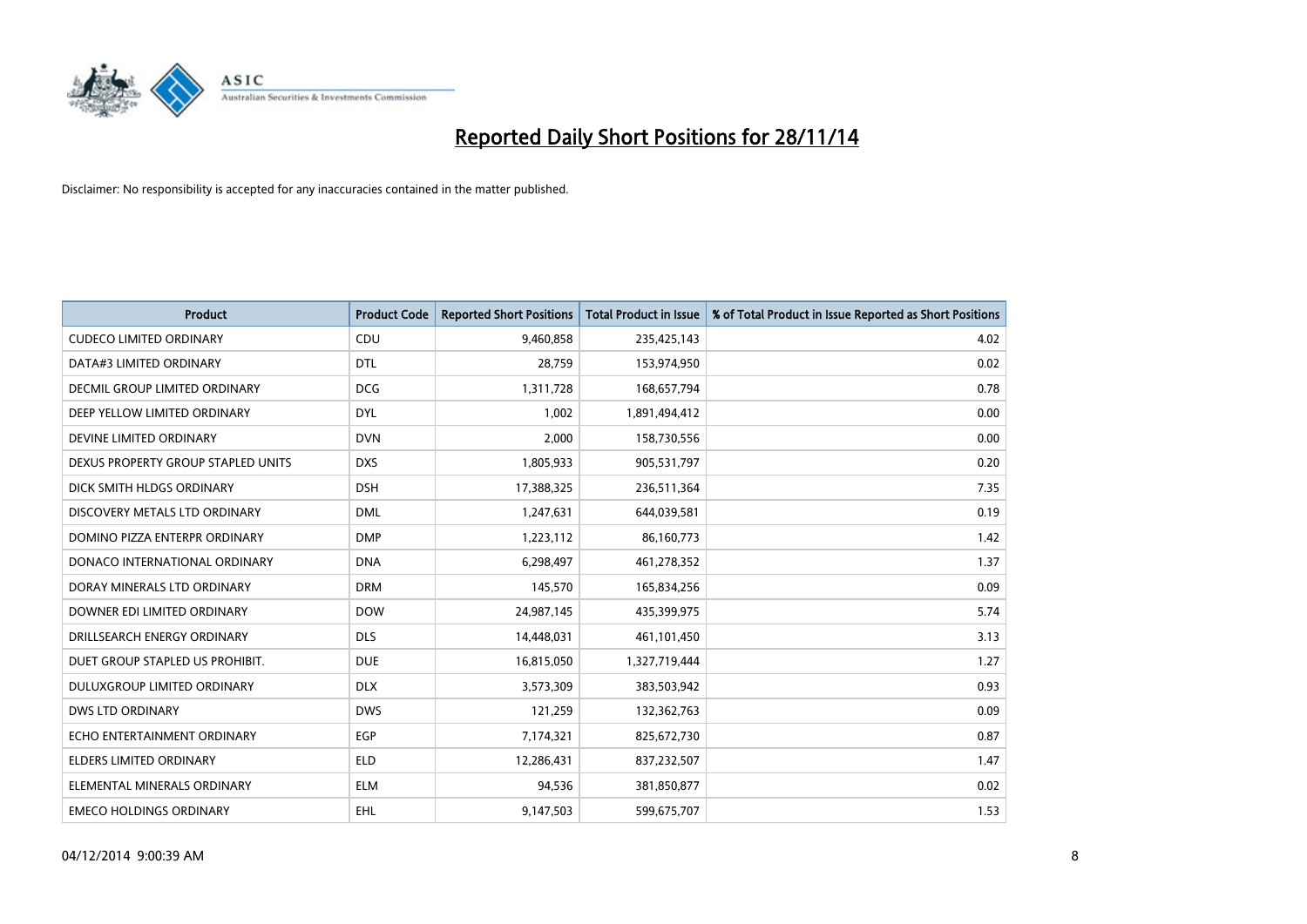

| <b>Product</b>                         | <b>Product Code</b> | <b>Reported Short Positions</b> | <b>Total Product in Issue</b> | % of Total Product in Issue Reported as Short Positions |
|----------------------------------------|---------------------|---------------------------------|-------------------------------|---------------------------------------------------------|
| <b>ENERGY RESOURCES ORDINARY 'A'</b>   | <b>ERA</b>          | 11,416,403                      | 517,725,062                   | 2.21                                                    |
| <b>ENERGY WORLD CORPOR, ORDINARY</b>   | <b>EWC</b>          | 47,067,247                      | 1,734,166,672                 | 2.71                                                    |
| EQUATORIAL RES LTD ORDINARY            | EQX                 | 33                              | 122,185,353                   | 0.00                                                    |
| EQUITY TRUSTEES ORDINARY               | EQT                 | 21,471                          | 19,269,445                    | 0.11                                                    |
| ERM POWER LIMITED ORDINARY             | EPW                 | 927,500                         | 241,477,698                   | 0.38                                                    |
| EVOLUTION MINING LTD ORDINARY          | <b>EVN</b>          | 50,485,190                      | 714,921,647                   | 7.06                                                    |
| FAIRFAX MEDIA LTD ORDINARY             | <b>FXI</b>          | 57,421,933                      | 2,351,955,725                 | 2.44                                                    |
| <b>FANTASTIC HOLDINGS ORDINARY</b>     | <b>FAN</b>          | 14,651                          | 103,257,398                   | 0.01                                                    |
| <b>FAR LTD ORDINARY</b>                | <b>FAR</b>          | 16,495,225                      | 3,126,808,427                 | 0.53                                                    |
| FEDERATION CNTRES ORD/UNIT STAPLED SEC | <b>FDC</b>          | 1,345,430                       | 1,427,641,565                 | 0.09                                                    |
| FINBAR GROUP LIMITED ORDINARY          | <b>FRI</b>          | 1,529                           | 228,720,815                   | 0.00                                                    |
| FISHER & PAYKEL H. ORDINARY            | <b>FPH</b>          | 12,272                          | 556,648,872                   | 0.00                                                    |
| FLEETWOOD CORP ORDINARY                | <b>FWD</b>          | 1,488,373                       | 60,679,412                    | 2.45                                                    |
| FLETCHER BUILDING ORDINARY             | <b>FBU</b>          | 2,509,228                       | 687,854,788                   | 0.36                                                    |
| FLEXIGROUP LIMITED ORDINARY            | <b>FXL</b>          | 7,283,515                       | 304,096,060                   | 2.40                                                    |
| FLIGHT CENTRE TRAVEL ORDINARY          | <b>FLT</b>          | 6,916,146                       | 100,712,408                   | 6.87                                                    |
| FLINDERS MINES LTD ORDINARY            | <b>FMS</b>          | 65,000                          | 2,714,328,936                 | 0.00                                                    |
| <b>FOCUS MINERALS LTD ORDINARY</b>     | <b>FML</b>          | 12,128,327                      | 9,137,375,877                 | 0.13                                                    |
| FOLKESTONE EDU TRUST UNITS             | <b>FET</b>          | 1,863,050                       | 205,992,922                   | 0.90                                                    |
| FONTERRA SHARE FUND ORDINARY UNITS     | <b>FSF</b>          | 100,083                         | 120,626,791                   | 0.08                                                    |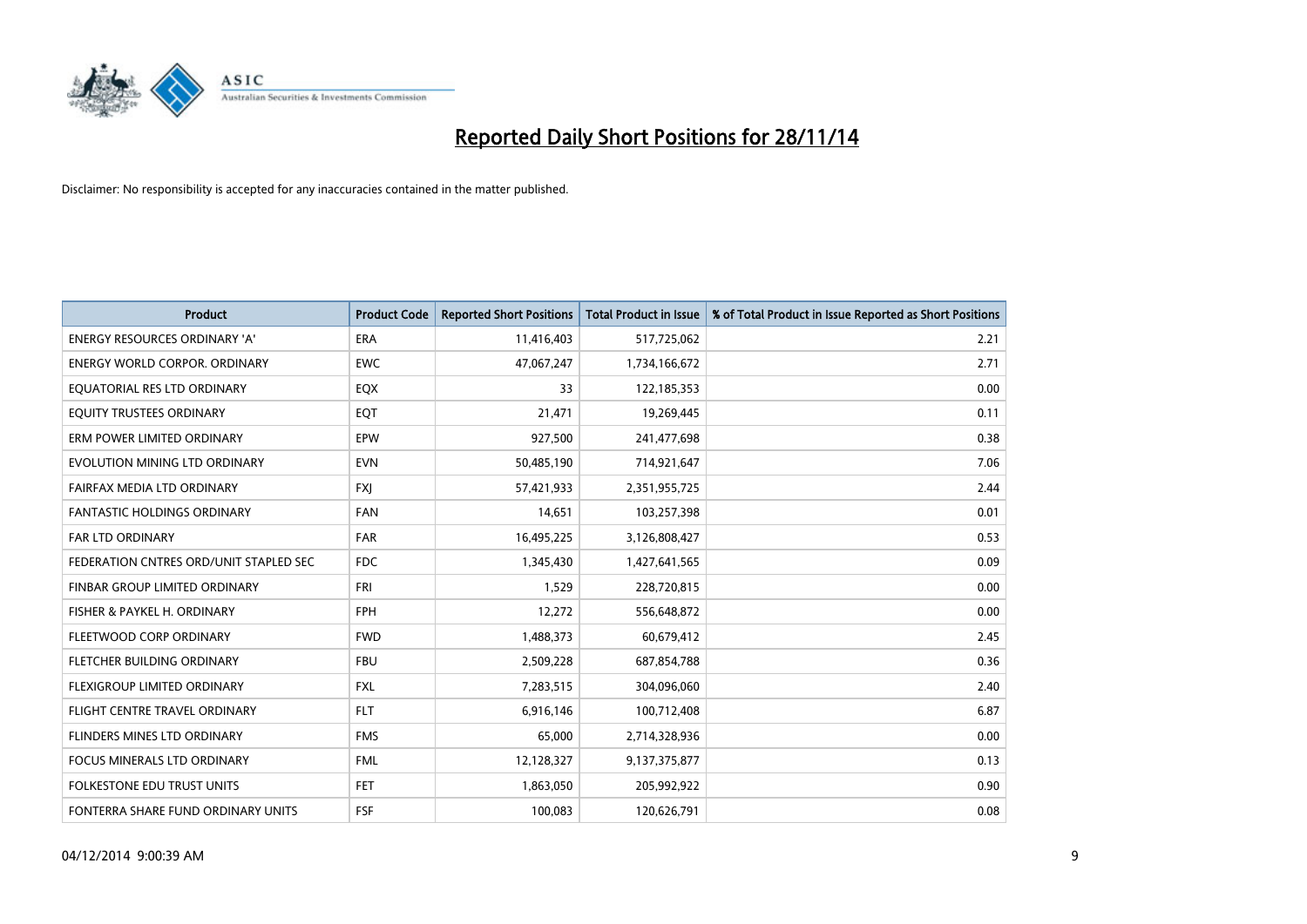

| <b>Product</b>                             | <b>Product Code</b> | <b>Reported Short Positions</b> | <b>Total Product in Issue</b> | % of Total Product in Issue Reported as Short Positions |
|--------------------------------------------|---------------------|---------------------------------|-------------------------------|---------------------------------------------------------|
| FORTESCUE METALS GRP ORDINARY              | <b>FMG</b>          | 312,312,641                     | 3,113,798,151                 | 10.03                                                   |
| FREEDOM FOOD LTD ORDINARY                  | <b>FNP</b>          | 57,155                          | 152,689,663                   | 0.04                                                    |
| <b>FUNTASTIC LIMITED ORDINARY</b>          | <b>FUN</b>          | 370,000                         | 669,869,723                   | 0.06                                                    |
| <b>G.U.D. HOLDINGS ORDINARY</b>            | GUD                 | 2,681,532                       | 70,939,492                    | 3.78                                                    |
| <b>G8 EDUCATION LIMITED ORDINARY</b>       | <b>GEM</b>          | 10,689,401                      | 353,691,630                   | 3.02                                                    |
| <b>GALAXY RESOURCES ORDINARY</b>           | <b>GXY</b>          | 1,436,403                       | 1,064,511,169                 | 0.13                                                    |
| <b>GBST HOLDINGS ORDINARY</b>              | <b>GBT</b>          | 10,381                          | 66,561,725                    | 0.02                                                    |
| <b>GDI PROPERTY GRP STAPLED SECURITIES</b> | GDI                 | 291,452                         | 567,575,025                   | 0.05                                                    |
| <b>GENESIS ENERGY LTD ORDINARY</b>         | <b>GNE</b>          | 1,000                           | 1,000,000,000                 | 0.00                                                    |
| <b>GENETIC TECHNOLOGIES ORDINARY</b>       | <b>GTG</b>          | 342,000                         | 751,034,632                   | 0.05                                                    |
| <b>GENTRACK GROUP LTD ORDINARY</b>         | <b>GTK</b>          | 2,860                           | 72,699,510                    | 0.00                                                    |
| <b>GENWORTH MORTGAGE ORDINARY</b>          | <b>GMA</b>          | 8,404,098                       | 650,000,000                   | 1.29                                                    |
| <b>GEODYNAMICS LIMITED ORDINARY</b>        | GDY                 | 819                             | 435,880,130                   | 0.00                                                    |
| <b>GINDALBIE METALS LTD ORDINARY</b>       | GBG                 | 34,546,872                      | 1,495,306,811                 | 2.31                                                    |
| <b>GOLD ROAD RES LTD ORDINARY</b>          | GOR                 | 2,221,586                       | 593,456,822                   | 0.37                                                    |
| <b>GOODMAN FIELDER, ORDINARY</b>           | GFF                 | 4,976,700                       | 1,955,559,207                 | 0.25                                                    |
| <b>GOODMAN GROUP STAPLED</b>               | <b>GMG</b>          | 7,647,341                       | 1,745,460,061                 | 0.44                                                    |
| <b>GPT GROUP STAPLED SEC.</b>              | <b>GPT</b>          | 3,835,092                       | 1,685,460,955                 | 0.23                                                    |
| <b>GRAINCORP LIMITED A CLASS ORDINARY</b>  | <b>GNC</b>          | 12,959,164                      | 228,855,628                   | 5.66                                                    |
| <b>GRANGE RESOURCES, ORDINARY</b>          | <b>GRR</b>          | 8,637,857                       | 1,157,097,869                 | 0.75                                                    |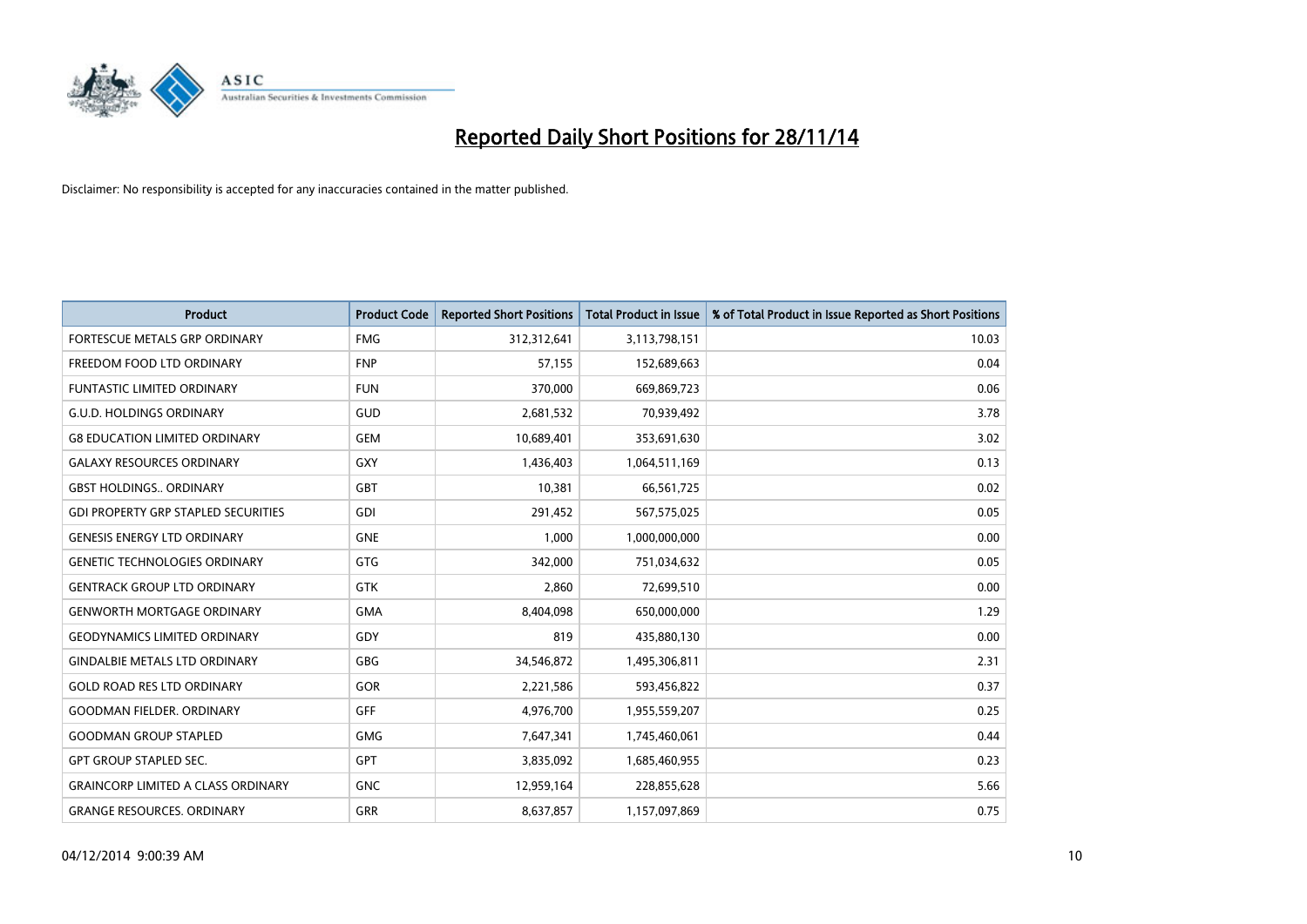

| Product                                          | <b>Product Code</b> | <b>Reported Short Positions</b> | <b>Total Product in Issue</b> | % of Total Product in Issue Reported as Short Positions |
|--------------------------------------------------|---------------------|---------------------------------|-------------------------------|---------------------------------------------------------|
| <b>GREENCROSS LIMITED ORDINARY</b>               | GXL                 | 2,616,909                       | 111,447,503                   | 2.35                                                    |
| <b>GREENLAND MIN EN LTD ORDINARY</b>             | GGG                 | 602,077                         | 669,389,552                   | 0.09                                                    |
| <b>GREENLAND MIN EN LTD RIGHTS 26-JUN-14</b>     | GGGR                | 3,842                           | 88,685,050                    | 0.00                                                    |
| <b>GROWTHPOINT PROPERTY ORD/UNIT STAPLED SEC</b> | GOZ                 | 1,061,286                       | 554,562,240                   | 0.19                                                    |
| <b>GRYPHON MINERALS LTD ORDINARY</b>             | GRY                 | 2,435,099                       | 401,185,424                   | 0.61                                                    |
| <b>GUILDFORD COAL LTD ORDINARY</b>               | <b>GUF</b>          | 552,501                         | 917,612,681                   | 0.06                                                    |
| <b>GWA GROUP LTD ORDINARY</b>                    | <b>GWA</b>          | 14,500,031                      | 306,533,770                   | 4.73                                                    |
| HANSEN TECHNOLOGIES ORDINARY                     | <b>HSN</b>          | 2,678                           | 163,214,381                   | 0.00                                                    |
| HARVEY NORMAN ORDINARY                           | <b>HVN</b>          | 43,077,062                      | 1,062,316,784                 | 4.06                                                    |
| HARVEY NORMAN RIGHTS 08-DEC-14 DEF               | <b>HVNR</b>         | 680,118                         | 48,287,127                    | 1.41                                                    |
| HEALTHSCOPE LIMITED. ORDINARY                    | <b>HSO</b>          | 22,174,087                      | 1,732,094,838                 | 1.28                                                    |
| <b>HENDERSON GROUP CDI 1:1</b>                   | <b>HGG</b>          | 5,849,070                       | 773,175,573                   | 0.76                                                    |
| HEA HOLDINGS LIMITED ORDINARY                    | <b>HFA</b>          | 3,809                           | 162,147,897                   | 0.00                                                    |
| <b>HIGHLANDS PACIFIC ORDINARY</b>                | <b>HIG</b>          | 3,153                           | 918,694,336                   | 0.00                                                    |
| HILLGROVE RES LTD ORDINARY                       | <b>HGO</b>          | 96,258                          | 147,711,123                   | 0.07                                                    |
| <b>HILLS LTD ORDINARY</b>                        | <b>HIL</b>          | 1,296,369                       | 231,985,526                   | 0.56                                                    |
| HORIZON OIL LIMITED ORDINARY                     | <b>HZN</b>          | 35,277,992                      | 1,301,981,265                 | 2.71                                                    |
| <b>HOTEL PROPERTY STAPLED</b>                    | <b>HPI</b>          | 76,658                          | 146,105,439                   | 0.05                                                    |
| HUON AQUACULTURE GRP ORDINARY                    | <b>HUO</b>          | 905,261                         | 87,337,207                    | 1.04                                                    |
| <b>ICAR ASIA LTD ORDINARY</b>                    | ICQ                 | 425,222                         | 212,288,846                   | 0.20                                                    |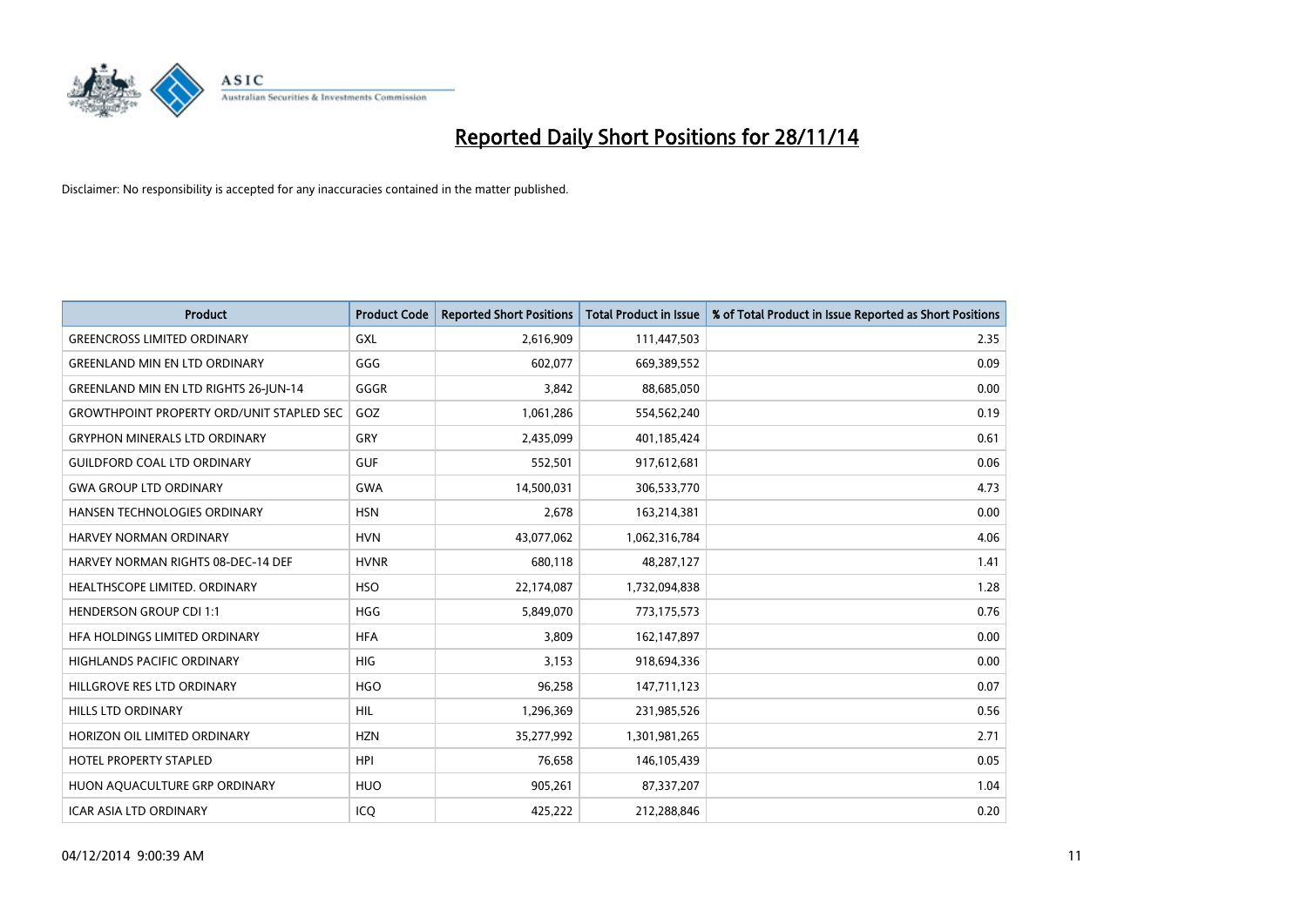

| <b>Product</b>                           | <b>Product Code</b> | <b>Reported Short Positions</b> | <b>Total Product in Issue</b> | % of Total Product in Issue Reported as Short Positions |
|------------------------------------------|---------------------|---------------------------------|-------------------------------|---------------------------------------------------------|
| <b>ICON ENERGY LIMITED ORDINARY</b>      | <b>ICN</b>          | 100,000                         | 615,774,351                   | 0.02                                                    |
| <b>IINET LIMITED ORDINARY</b>            | <b>IIN</b>          | 7,729,255                       | 162,163,526                   | 4.77                                                    |
| <b>ILUKA RESOURCES ORDINARY</b>          | ILU                 | 27,102,292                      | 418,700,517                   | 6.47                                                    |
| <b>IMDEX LIMITED ORDINARY</b>            | <b>IMD</b>          | 2,528,392                       | 216,203,136                   | 1.17                                                    |
| IMF BENTHAM LTD ORDINARY                 | <b>IMF</b>          | 4,468,310                       | 166,580,957                   | 2.68                                                    |
| IMX RESOURCES LTD ORDINARY               | <b>IXR</b>          | $\mathbf{1}$                    | 507,497,146                   | 0.00                                                    |
| <b>INCITEC PIVOT ORDINARY</b>            | IPL                 | 29,507,897                      | 1,654,998,197                 | 1.78                                                    |
| <b>INDEPENDENCE GROUP ORDINARY</b>       | <b>IGO</b>          | 1,516,950                       | 234,256,573                   | 0.65                                                    |
| INDOPHIL RESOURCES ORDINARY              | <b>IRN</b>          | 5,455,394                       | 1,203,146,194                 | 0.45                                                    |
| <b>INDUSTRIA REIT STAPLED</b>            | <b>IDR</b>          | 354,152                         | 125,000,001                   | 0.28                                                    |
| <b>INFIGEN ENERGY STAPLED SECURITIES</b> | <b>IFN</b>          | 2,513,008                       | 767,887,581                   | 0.33                                                    |
| <b>INFOMEDIA LTD ORDINARY</b>            | IFM                 | 1,053,253                       | 306,954,355                   | 0.34                                                    |
| INGENIA GROUP STAPLED SECURITIES         | <b>INA</b>          | 6,259,282                       | 878,851,910                   | 0.71                                                    |
| <b>INSURANCE AUSTRALIA ORDINARY</b>      | IAG                 | 12,440,160                      | 2,341,618,048                 | 0.53                                                    |
| <b>INTREPID MINES ORDINARY</b>           | <b>IAU</b>          | 4,914,328                       | 557,766,065                   | 0.88                                                    |
| INVESTA OFFICE FUND STAPLED SECURITIES   | <b>IOF</b>          | 621,091                         | 614,047,458                   | 0.10                                                    |
| <b>INVOCARE LIMITED ORDINARY</b>         | <b>IVC</b>          | 4,223,368                       | 110,030,298                   | 3.84                                                    |
| <b>IOOF HOLDINGS LTD ORDINARY</b>        | IFL                 | 13,961,212                      | 300,133,752                   | 4.65                                                    |
| <b>IPH LIMITED ORDINARY</b>              | <b>IPH</b>          | 320,078                         | 157,559,499                   | 0.20                                                    |
| <b>IPROPERTY GROUP LTD ORDINARY</b>      | <b>IPP</b>          | 1,767,451                       | 181,703,204                   | 0.97                                                    |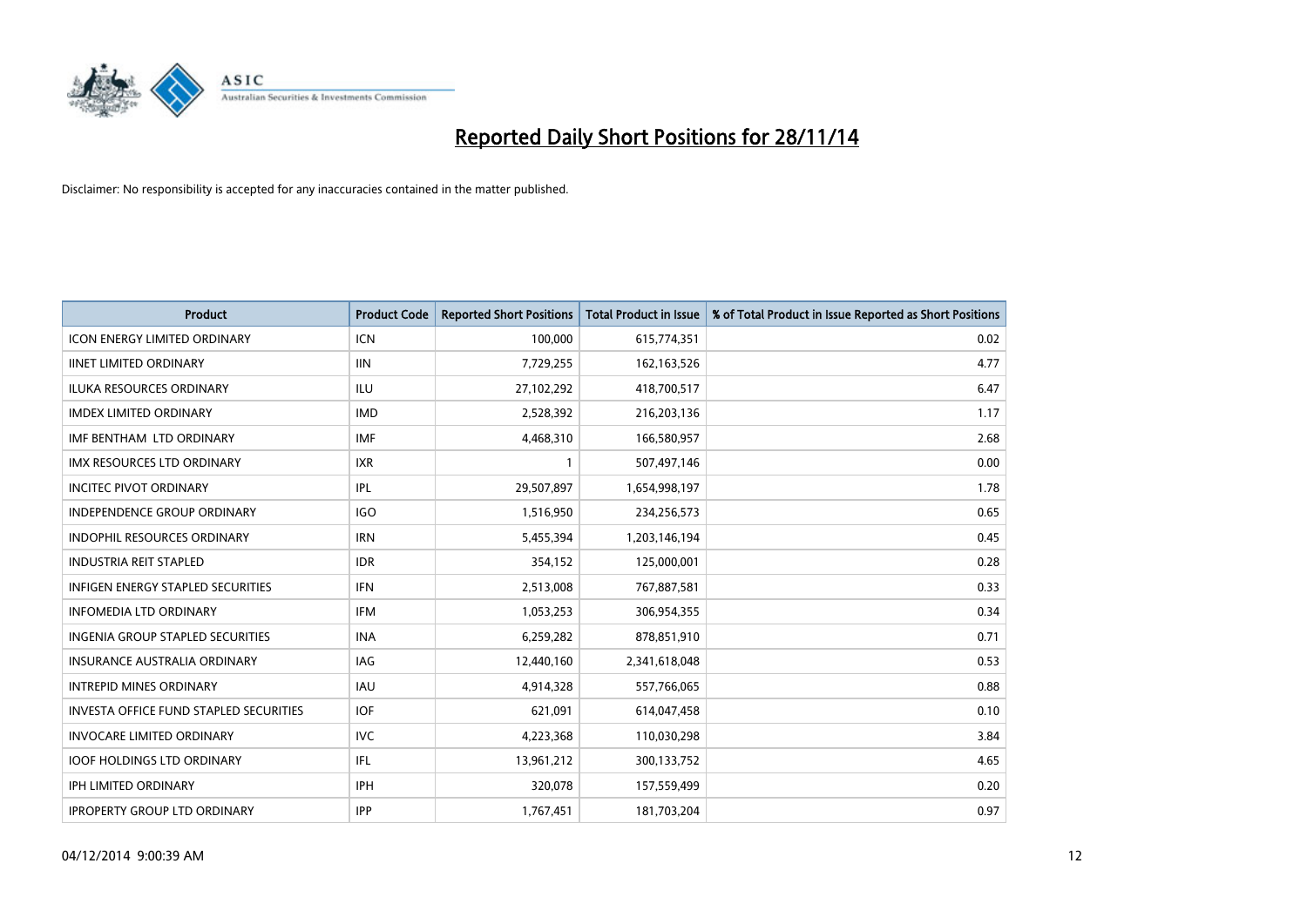

| <b>Product</b>                                  | <b>Product Code</b> | <b>Reported Short Positions</b> | <b>Total Product in Issue</b> | % of Total Product in Issue Reported as Short Positions |
|-------------------------------------------------|---------------------|---------------------------------|-------------------------------|---------------------------------------------------------|
| <b>IRESS LIMITED ORDINARY</b>                   | <b>IRE</b>          | 5,814,544                       | 159,097,319                   | 3.65                                                    |
| <b>ISELECT LTD ORDINARY</b>                     | <b>ISU</b>          | 1,071,941                       | 261,489,894                   | 0.41                                                    |
| <b>ISENTIA GROUP LTD ORDINARY</b>               | <b>ISD</b>          | 349,314                         | 200,000,001                   | 0.17                                                    |
| <b>ISENTRIC LTD. ORDINARY</b>                   | ICU                 | 86,900                          | 76,746,962                    | 0.11                                                    |
| <b>IAMES HARDIE INDUST CHESS DEPOSITARY INT</b> | <b>IHX</b>          | 8,291,612                       | 444,933,946                   | 1.86                                                    |
| JAPARA HEALTHCARE LT ORDINARY                   | <b>IHC</b>          | 8,309,844                       | 263,046,592                   | 3.16                                                    |
| <b>JB HI-FI LIMITED ORDINARY</b>                | <b>IBH</b>          | 12,284,698                      | 98,950,309                    | 12.42                                                   |
| KAROON GAS AUSTRALIA ORDINARY                   | <b>KAR</b>          | 16,222,019                      | 250,085,718                   | 6.49                                                    |
| KATHMANDU HOLD LTD ORDINARY                     | <b>KMD</b>          | 3,359,371                       | 201,318,944                   | 1.67                                                    |
| <b>KBL MINING LIMITED ORDINARY</b>              | <b>KBL</b>          | 1,820                           | 393,535,629                   | 0.00                                                    |
| KINGSGATE CONSOLID. ORDINARY                    | <b>KCN</b>          | 24,576,215                      | 223,584,937                   | 10.99                                                   |
| KINGSROSE MINING LTD ORDINARY                   | <b>KRM</b>          | 525,490                         | 358,611,493                   | 0.15                                                    |
| KOGI IRON LTD ORDINARY                          | <b>KFE</b>          | 2,361,553                       | 376,669,836                   | 0.63                                                    |
| LEIGHTON HOLDINGS ORDINARY                      | LEI                 | 5,687,716                       | 338,503,563                   | 1.68                                                    |
| LEND LEASE GROUP UNIT/ORD STAPLED               | <b>LLC</b>          | 1,513,800                       | 579,596,726                   | 0.26                                                    |
| LIFESTYLE COMMUNIT. ORDINARY                    | LIC                 | 15,782                          | 99,970,131                    | 0.02                                                    |
| LIQUEFIED NATURAL ORDINARY                      | LNG                 | 9,289,811                       | 461,923,201                   | 2.01                                                    |
| LONESTAR RESO LTD ORDINARY                      | <b>LNR</b>          | 1,416,600                       | 752,187,211                   | 0.19                                                    |
| LUCAPA DIAMOND LTD ORDINARY                     | <b>LOM</b>          | 26,082                          | 181,868,298                   | 0.01                                                    |
| LYNAS CORPORATION ORDINARY                      | <b>LYC</b>          | 92,143,226                      | 3,370,905,034                 | 2.73                                                    |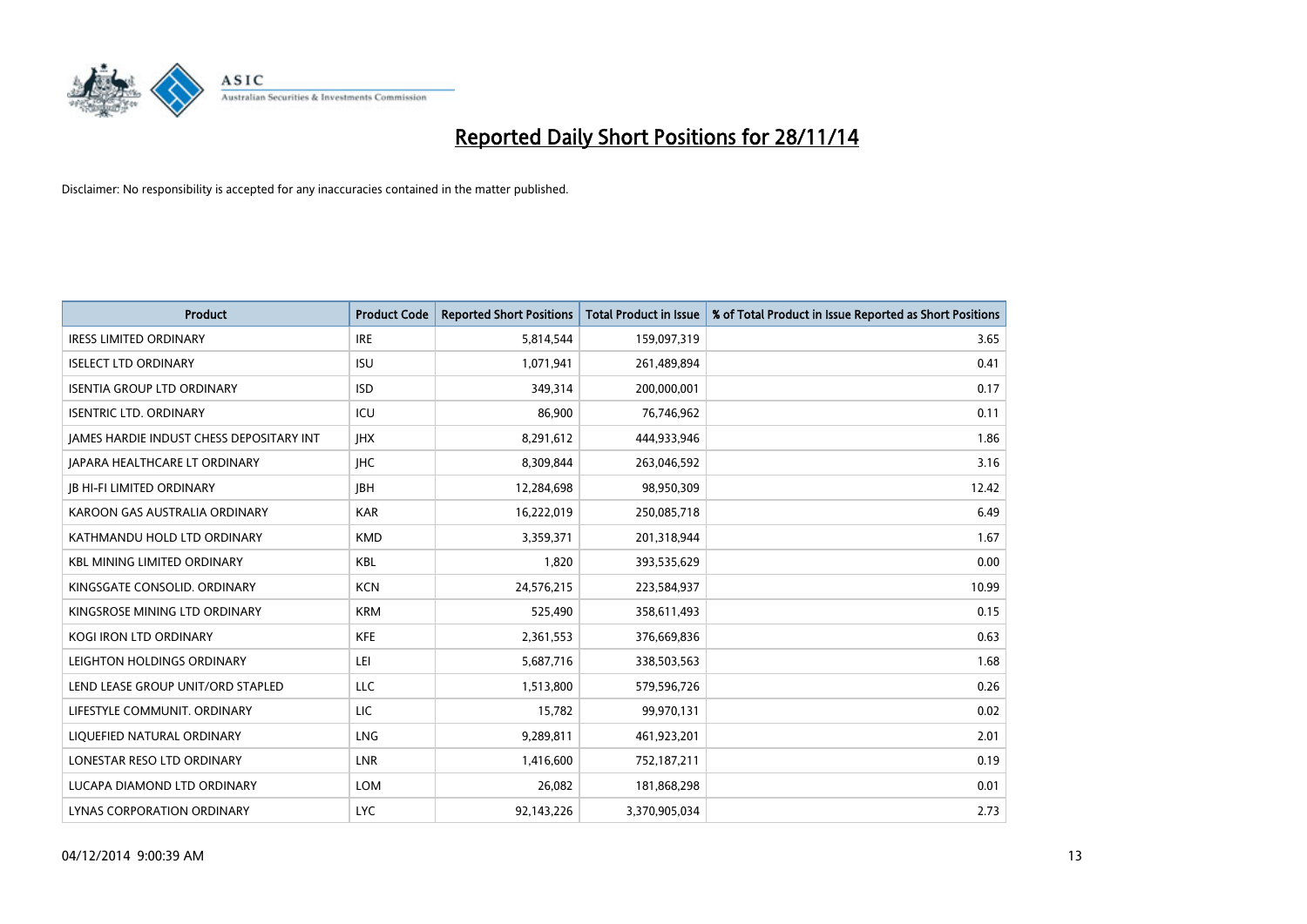

| <b>Product</b>                           | <b>Product Code</b> | <b>Reported Short Positions</b> | <b>Total Product in Issue</b> | % of Total Product in Issue Reported as Short Positions |
|------------------------------------------|---------------------|---------------------------------|-------------------------------|---------------------------------------------------------|
| <b>M2 GRP LTD ORDINARY</b>               | <b>MTU</b>          | 3,076,088                       | 181,905,060                   | 1.69                                                    |
| MACA LIMITED ORDINARY                    | <b>MLD</b>          | 672,846                         | 232,676,373                   | 0.29                                                    |
| <b>MACMAHON HOLDINGS ORDINARY</b>        | <b>MAH</b>          | 380,895                         | 1,261,699,966                 | 0.03                                                    |
| MACO ATLAS ROADS GRP ORDINARY STAPLED    | <b>MOA</b>          | 11,554,142                      | 511,538,852                   | 2.26                                                    |
| MACOUARIE GROUP LTD ORDINARY             | MQG                 | 860,035                         | 321,349,656                   | 0.27                                                    |
| MAGELLAN FIN GRP LTD ORDINARY            | <b>MFG</b>          | 3,138,276                       | 159,818,691                   | 1.96                                                    |
| <b>MANTRA GROUP LTD ORDINARY</b>         | <b>MTR</b>          | 4,479,651                       | 249,471,229                   | 1.80                                                    |
| <b>MATRIX C &amp; E LTD ORDINARY</b>     | <b>MCE</b>          | 2,607,288                       | 94,555,428                    | 2.76                                                    |
| <b>MAVERICK DRILLING ORDINARY</b>        | <b>MAD</b>          | 2,758,573                       | 544,321,602                   | 0.51                                                    |
| <b>MAXITRANS INDUSTRIES ORDINARY</b>     | <b>MXI</b>          | 14,089                          | 185,075,653                   | 0.01                                                    |
| MAYNE PHARMA LTD ORDINARY                | <b>MYX</b>          | 11,150,750                      | 587,948,337                   | 1.90                                                    |
| MCMILLAN SHAKESPEARE ORDINARY            | <b>MMS</b>          | 1,007,260                       | 77,525,801                    | 1.30                                                    |
| <b>MCPHERSON'S LTD ORDINARY</b>          | <b>MCP</b>          | 10,000                          | 96,684,407                    | 0.01                                                    |
| MEDIBANK PRIVATE LTD DEFERRED SETTLEMENT | <b>MPL</b>          | 15,210,864                      | 2,754,003,240                 | 0.55                                                    |
| MEDUSA MINING LTD ORDINARY               | <b>MML</b>          | 19,443,228                      | 207,794,301                   | 9.36                                                    |
| MEO AUSTRALIA LTD ORDINARY               | <b>MEO</b>          | 411,000                         | 750,488,387                   | 0.05                                                    |
| MERIDIAN ENERGY INSTALMENT RECEIPTS      | <b>MEZCA</b>        | 200,000                         | 1,255,413,626                 | 0.02                                                    |
| <b>MERMAID MARINE ORDINARY</b>           | <b>MRM</b>          | 23,143,166                      | 368,666,221                   | 6.28                                                    |
| MESOBLAST LIMITED ORDINARY               | <b>MSB</b>          | 23,567,762                      | 321,696,029                   | 7.33                                                    |
| METALS X LIMITED DEFERRED SETTLEMENT     | <b>MLXDA</b>        | 427,373                         | 413,956,528                   | 0.10                                                    |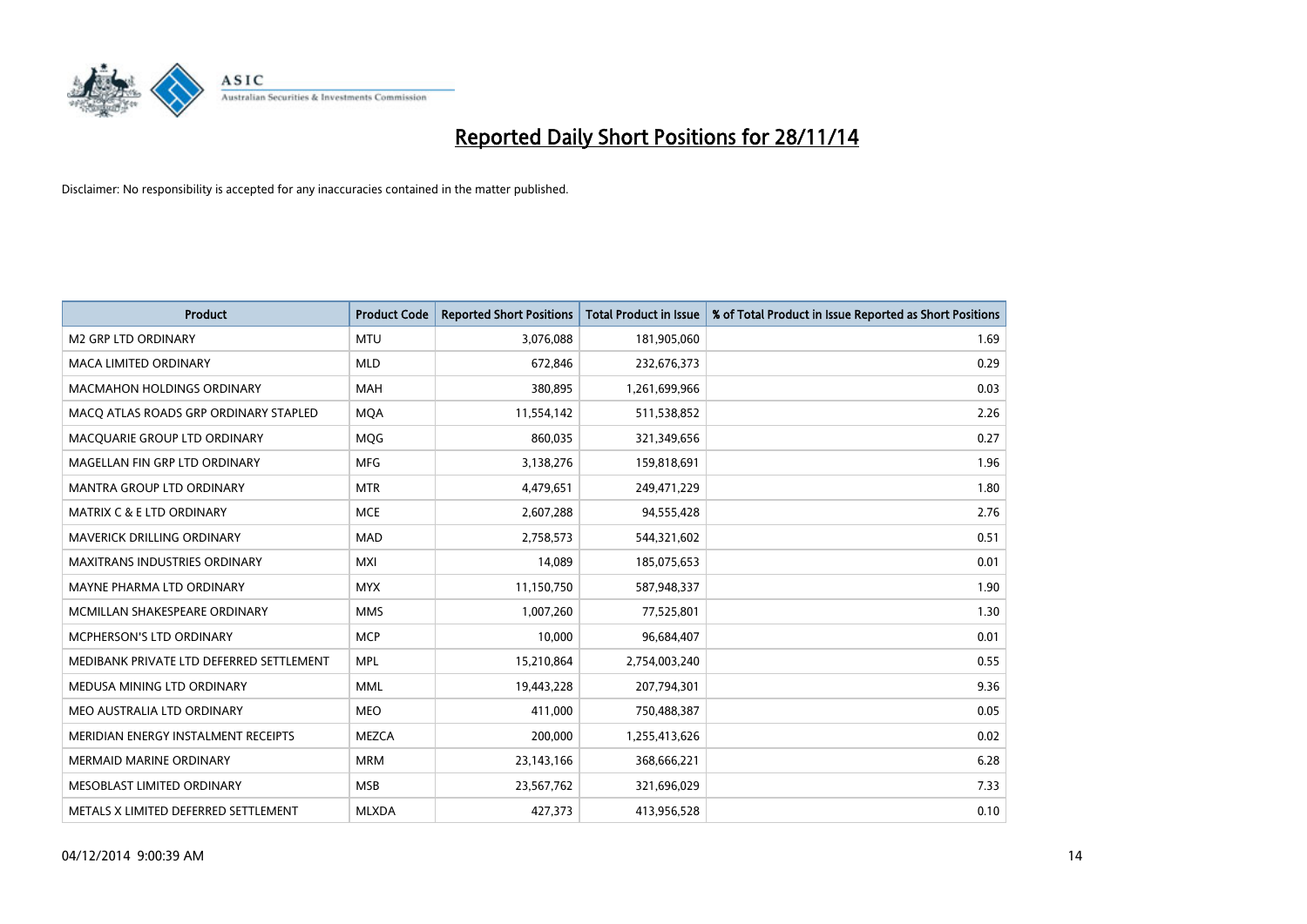

| <b>Product</b>                    | <b>Product Code</b> | <b>Reported Short Positions</b> | <b>Total Product in Issue</b> | % of Total Product in Issue Reported as Short Positions |
|-----------------------------------|---------------------|---------------------------------|-------------------------------|---------------------------------------------------------|
| METALS X LIMITED ORDINARY         | <b>MLX</b>          | 62,728                          | 1,655,826,110                 | 0.00                                                    |
| METCASH LIMITED ORDINARY          | <b>MTS</b>          | 126,032,995                     | 903,309,574                   | 13.95                                                   |
| METMINCO LIMITED ORDINARY         | <b>MNC</b>          | 32,000                          | 1,822,614,860                 | 0.00                                                    |
| MIGHTY RIVER POWER ORDINARY       | <b>MYT</b>          | 3,279,498                       | 1,400,012,517                 | 0.23                                                    |
| MINCOR RESOURCES NL ORDINARY      | <b>MCR</b>          | 30,467                          | 188,208,274                   | 0.02                                                    |
| MINERAL DEPOSITS ORDINARY         | <b>MDL</b>          | 1,035,746                       | 103,676,341                   | 1.00                                                    |
| MINERAL RESOURCES, ORDINARY       | <b>MIN</b>          | 19,442,707                      | 187,270,274                   | 10.38                                                   |
| MINT WIRELESS ORDINARY            | <b>MNW</b>          | 15,365                          | 470,372,395                   | 0.00                                                    |
| MIRABELA NICKEL LTD ORDINARY      | <b>MBN</b>          | 1,812,293                       | 929,710,216                   | 0.19                                                    |
| MIRVAC GROUP STAPLED SECURITIES   | <b>MGR</b>          | 12,610,056                      | 3,697,197,370                 | 0.34                                                    |
| MOBILE EMBRACE LTD ORDINARY       | <b>MBE</b>          | 28,000                          | 377,835,098                   | 0.01                                                    |
| MOLOPO ENERGY LTD ORDINARY        | <b>MPO</b>          | 31,118                          | 248,705,730                   | 0.01                                                    |
| MONADELPHOUS GROUP ORDINARY       | <b>MND</b>          | 7,172,368                       | 92,998,380                    | 7.71                                                    |
| MONASH IVF GROUP LTD ORDINARY     | <b>MVF</b>          | 530,858                         | 231,081,089                   | 0.23                                                    |
| MORTGAGE CHOICE LTD ORDINARY      | MOC                 | 1,086                           | 124,216,248                   | 0.00                                                    |
| <b>MOUNT GIBSON IRON ORDINARY</b> | <b>MGX</b>          | 50,349,929                      | 1,090,805,085                 | 4.62                                                    |
| MULTIPLEX SITES SITES             | <b>MXUPA</b>        | 2,599                           | 4,500,000                     | 0.06                                                    |
| MYER HOLDINGS LTD ORDINARY        | <b>MYR</b>          | 106,510,126                     | 585,689,551                   | 18.19                                                   |
| NANOSONICS LIMITED ORDINARY       | <b>NAN</b>          | 2,645,824                       | 264,332,826                   | 1.00                                                    |
| NATIONAL AUST. BANK ORDINARY      | <b>NAB</b>          | 32,516,595                      | 2,366,311,132                 | 1.37                                                    |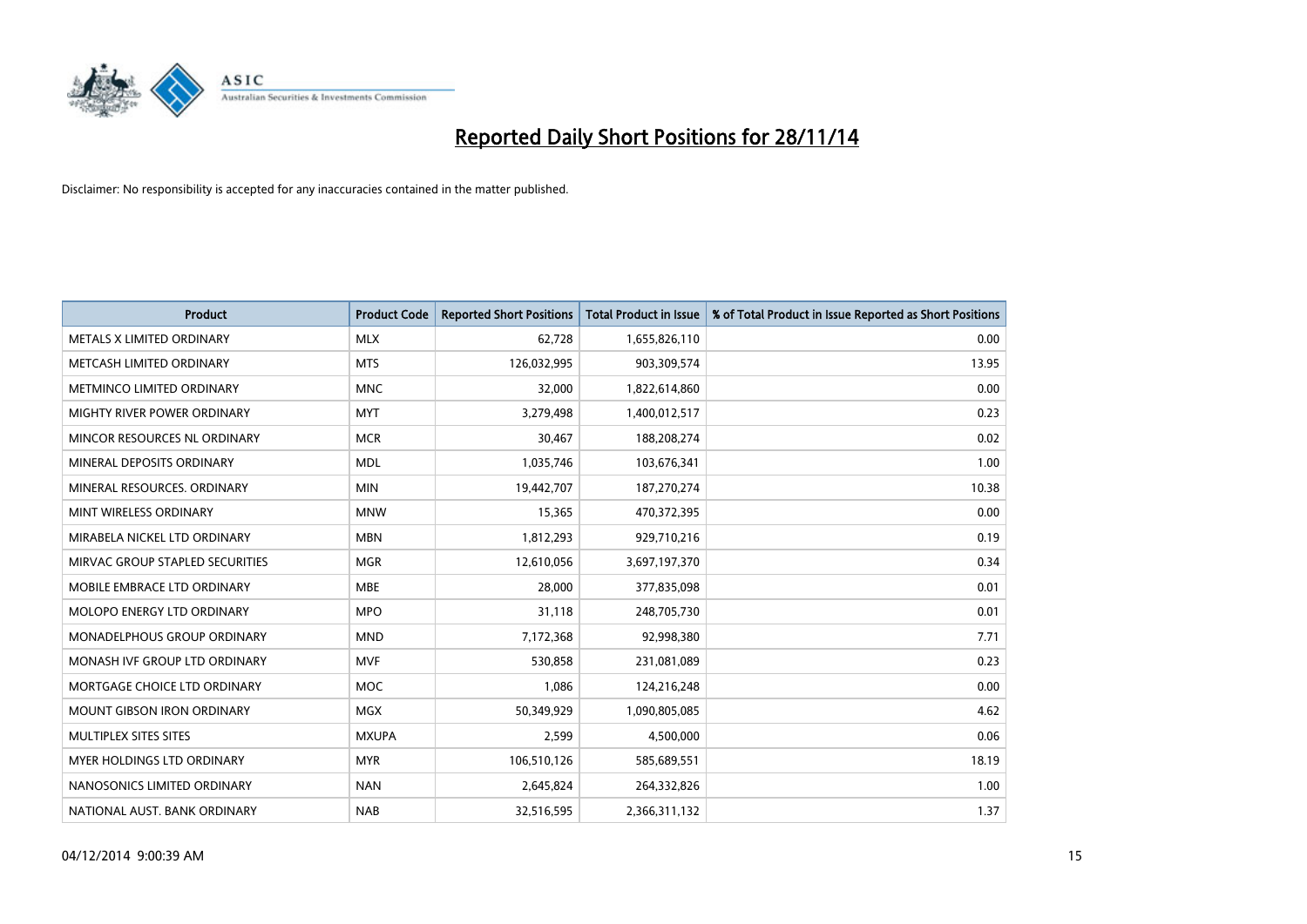

| <b>Product</b>                         | <b>Product Code</b> | <b>Reported Short Positions</b> | <b>Total Product in Issue</b> | % of Total Product in Issue Reported as Short Positions |
|----------------------------------------|---------------------|---------------------------------|-------------------------------|---------------------------------------------------------|
| NATIONAL STORAGE STAPLED               | <b>NSR</b>          | 1,615,118                       | 295,631,660                   | 0.55                                                    |
| NAVITAS LIMITED ORDINARY               | <b>NVT</b>          | 3,368,843                       | 376,037,813                   | 0.90                                                    |
| NEARMAP LTD ORDINARY                   | <b>NEA</b>          | 1,446,127                       | 338,146,101                   | 0.43                                                    |
| NEON ENERGY LIMITED ORDINARY           | <b>NEN</b>          | 13,245                          | 553,037,848                   | 0.00                                                    |
| NEW HOPE CORPORATION ORDINARY          | <b>NHC</b>          | 1,534,491                       | 830,999,449                   | 0.18                                                    |
| NEWCREST MINING ORDINARY               | <b>NCM</b>          | 12,672,297                      | 766,510,971                   | 1.65                                                    |
| NEWS CORP A NON-VOTING CDI             | <b>NWSLV</b>        | 36,358                          | 2,897,304                     | 1.25                                                    |
| NEWS CORP B VOTING CDI                 | <b>NWS</b>          | 2,554,534                       | 23,258,606                    | 10.98                                                   |
| NEWSAT LIMITED ORDINARY                | <b>NWT</b>          | 6,569,314                       | 643,199,841                   | 1.02                                                    |
| NEXTDC LIMITED ORDINARY                | <b>NXT</b>          | 17,003,317                      | 193,154,486                   | 8.80                                                    |
| NEXUS ENERGY LIMITED ORDINARY          | <b>NXS</b>          | 83,983                          | 1,330,219,459                 | 0.01                                                    |
| NIB HOLDINGS LIMITED ORDINARY          | <b>NHF</b>          | 2,350,259                       | 439,004,182                   | 0.54                                                    |
| NINE ENTERTAINMENT ORDINARY            | <b>NEC</b>          | 14,246,148                      | 940,295,023                   | 1.52                                                    |
| NOBLE MINERAL RES ORDINARY             | <b>NMG</b>          | 2,365,726                       | 666,397,952                   | 0.36                                                    |
| NORTHERN IRON LTD ORDINARY             | <b>NFE</b>          | 11,392                          | 484,405,314                   | 0.00                                                    |
| NORTHERN STAR ORDINARY                 | <b>NST</b>          | 18,325,633                      | 592,256,718                   | 3.09                                                    |
| NOVION PROPERTY GRP STAPLED SECURITIES | <b>NVN</b>          | 24,296,460                      | 3,050,355,727                 | 0.80                                                    |
| NRW HOLDINGS LIMITED ORDINARY          | <b>NWH</b>          | 10,655,632                      | 278,888,011                   | 3.82                                                    |
| NUFARM LIMITED ORDINARY                | <b>NUF</b>          | 6,616,270                       | 264,858,589                   | 2.50                                                    |
| NUPLEX INDUSTRIES ORDINARY             | <b>NPX</b>          | 1,000                           | 198,125,827                   | 0.00                                                    |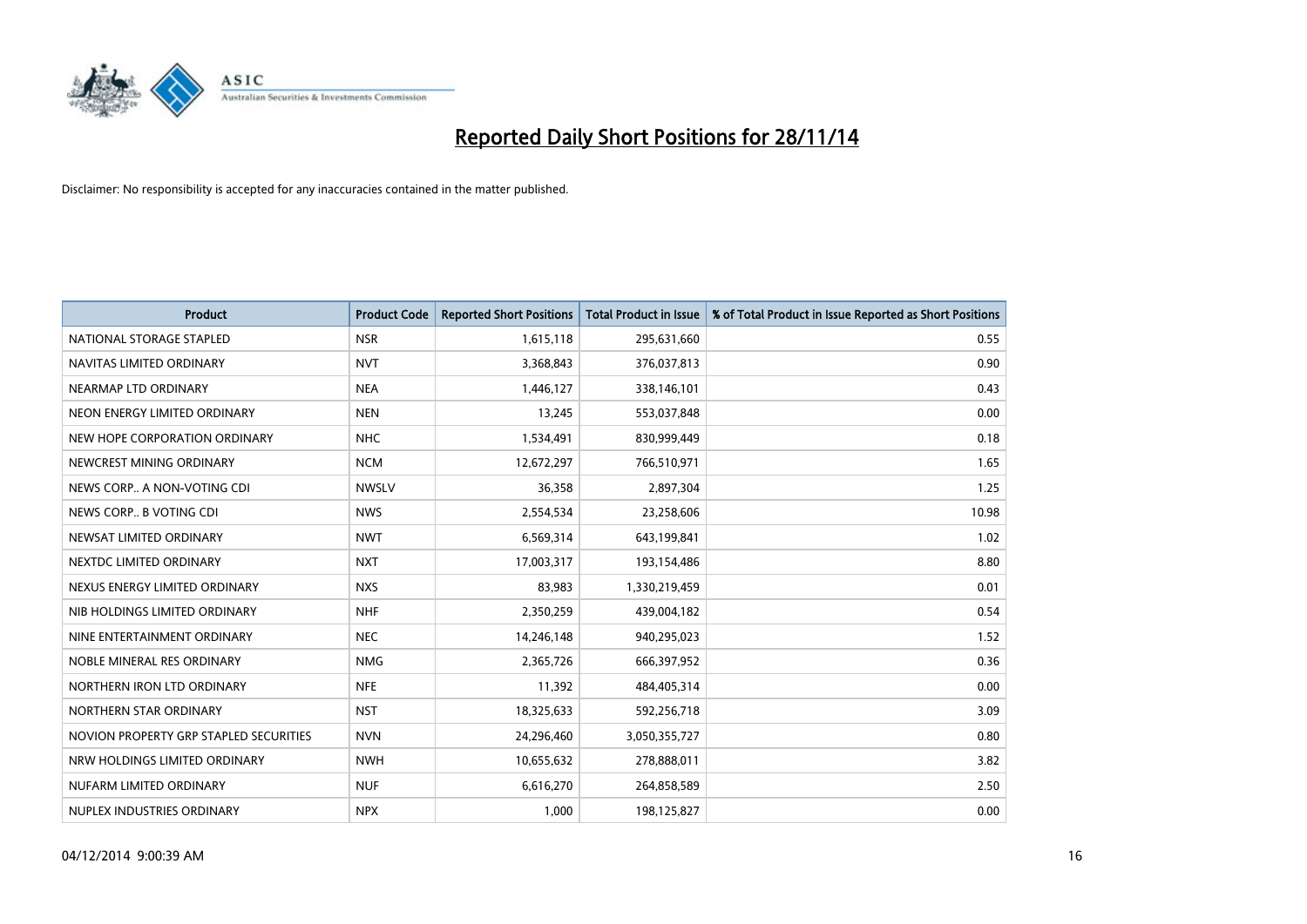

| <b>Product</b>                        | <b>Product Code</b> | <b>Reported Short Positions</b> | <b>Total Product in Issue</b> | % of Total Product in Issue Reported as Short Positions |
|---------------------------------------|---------------------|---------------------------------|-------------------------------|---------------------------------------------------------|
| OCEANAGOLD CORP. CHESS DEPOSITARY INT | <b>OGC</b>          | 1,835,368                       | 301,520,186                   | 0.61                                                    |
| OIL SEARCH LTD ORDINARY               | OSH                 | 10,733,484                      | 1,522,692,587                 | 0.70                                                    |
| OM HOLDINGS LIMITED ORDINARY          | <b>OMH</b>          | 58,082                          | 733,423,337                   | 0.01                                                    |
| ORICA LIMITED ORDINARY                | ORI                 | 21,873,119                      | 372,743,291                   | 5.87                                                    |
| ORIGIN ENERGY ORDINARY                | <b>ORG</b>          | 9,409,592                       | 1,106,307,961                 | 0.85                                                    |
| OROCOBRE LIMITED ORDINARY             | <b>ORE</b>          | 2,851,723                       | 132,041,911                   | 2.16                                                    |
| ORORA LIMITED ORDINARY                | <b>ORA</b>          | 5,873,651                       | 1,206,684,923                 | 0.49                                                    |
| OROTONGROUP LIMITED ORDINARY          | <b>ORL</b>          | 257,976                         | 40,880,902                    | 0.63                                                    |
| OZ MINERALS ORDINARY                  | <b>OZL</b>          | 7,217,303                       | 303,470,022                   | 2.38                                                    |
| OZFOREX GROUP LTD ORDINARY            | <b>OFX</b>          | 8,946,719                       | 240,000,000                   | 3.73                                                    |
| PACIFIC BRANDS ORDINARY               | <b>PBG</b>          | 74,849,190                      | 917,226,291                   | 8.16                                                    |
| PACT GROUP HLDGS LTD ORDINARY         | PGH                 | 2,652,821                       | 294,097,961                   | 0.90                                                    |
| PALADIN ENERGY LTD ORDINARY           | <b>PDN</b>          | 121,916,699                     | 965,752,118                   | 12.62                                                   |
| PANAUST LIMITED ORDINARY              | <b>PNA</b>          | 197,809                         | 636,599,496                   | 0.03                                                    |
| PANORAMA SYNERGY LTD ORDINARY         | <b>PSY</b>          | 26,067                          | 493,403,798                   | 0.01                                                    |
| PANORAMIC RESOURCES ORDINARY          | PAN                 | 405,447                         | 322,275,824                   | 0.13                                                    |
| PANTERRA GOLD LTD ORDINARY            | PGI                 | $\mathbf{1}$                    | 846,215,609                   | 0.00                                                    |
| PAPERLINX LIMITED ORDINARY            | <b>PPX</b>          | 44,691                          | 665,181,261                   | 0.01                                                    |
| PATTIES FOODS LTD ORDINARY            | PFL                 | 9,001                           | 139,144,338                   | 0.01                                                    |
| PEET LIMITED ORDINARY                 | <b>PPC</b>          | 52,774                          | 474,623,750                   | 0.01                                                    |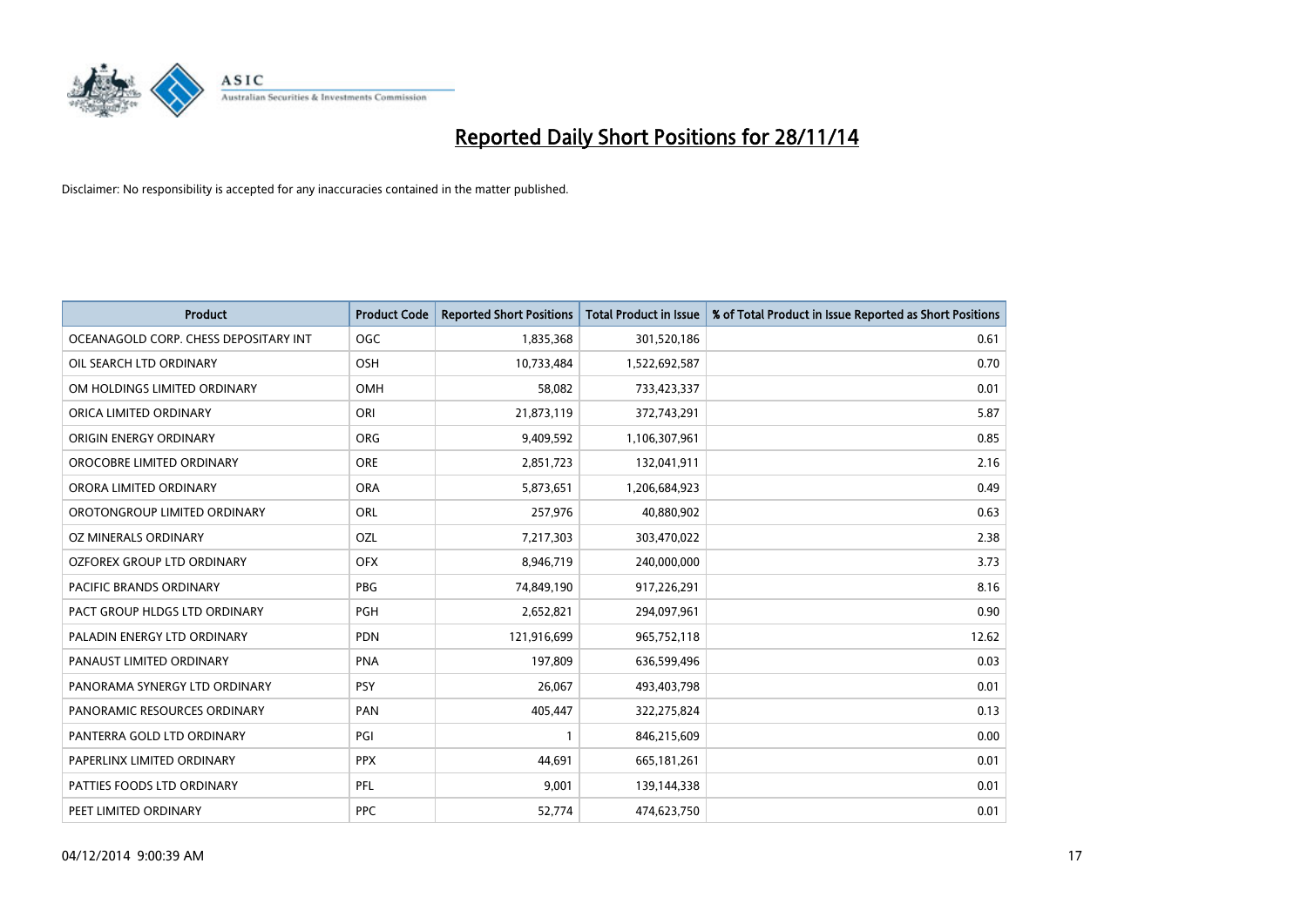

| <b>Product</b>                      | <b>Product Code</b> | <b>Reported Short Positions</b> | <b>Total Product in Issue</b> | % of Total Product in Issue Reported as Short Positions |
|-------------------------------------|---------------------|---------------------------------|-------------------------------|---------------------------------------------------------|
| PENINSULA ENERGY LTD ORDINARY       | <b>PEN</b>          | 4,000,000                       | 3,438,262,720                 | 0.12                                                    |
| PERPETUAL LIMITED ORDINARY          | <b>PPT</b>          | 1,189,820                       | 46,574,426                    | 2.55                                                    |
| PERSEUS MINING LTD ORDINARY         | <b>PRU</b>          | 21,663,063                      | 526,656,401                   | 4.11                                                    |
| PHARMAXIS LTD ORDINARY              | <b>PXS</b>          | 501,000                         | 310,120,349                   | 0.16                                                    |
| PHOSPHAGENICS LTD. ORDINARY         | <b>POH</b>          | 43,750                          | 1,261,965,957                 | 0.00                                                    |
| PLATINUM ASSET ORDINARY             | <b>PTM</b>          | 2,093,385                       | 581,041,982                   | 0.36                                                    |
| PLATINUM AUSTRALIA ORDINARY         | <b>PLA</b>          | 836,127                         | 504,968,043                   | 0.17                                                    |
| PMP LIMITED ORDINARY                | <b>PMP</b>          | 27,581                          | 323,781,124                   | 0.01                                                    |
| POSEIDON NICK LTD ORDINARY          | <b>POS</b>          | 1,861,960                       | 605,549,910                   | 0.31                                                    |
| PRANA BIOTECHNOLOGY ORDINARY        | PBT                 | 2,621,750                       | 488,936,960                   | 0.54                                                    |
| PREMIER INVESTMENTS ORDINARY        | <b>PMV</b>          | 261,146                         | 155,900,075                   | 0.17                                                    |
| PRIMA BIOMED LTD ORDINARY           | <b>PRR</b>          | 132,361                         | 1,271,465,443                 | 0.01                                                    |
| PRIMARY HEALTH CARE ORDINARY        | <b>PRY</b>          | 30,349,652                      | 512,130,550                   | 5.93                                                    |
| PRIME MEDIA GRP LTD ORDINARY        | PRT                 | 1,374,548                       | 366,330,303                   | 0.38                                                    |
| PROGRAMMED ORDINARY                 | <b>PRG</b>          | 205,503                         | 118,651,911                   | 0.17                                                    |
| PURA VIDA ENERGY NL ORDINARY        | <b>PVD</b>          | 342,805                         | 130,130,698                   | 0.26                                                    |
| <b>QANTAS AIRWAYS ORDINARY</b>      | QAN                 | 14,507,529                      | 2,196,330,250                 | 0.66                                                    |
| <b>OBE INSURANCE GROUP ORDINARY</b> | <b>OBE</b>          | 18,121,673                      | 1,364,945,301                 | 1.33                                                    |
| <b>QUBE HOLDINGS LTD ORDINARY</b>   | <b>QUB</b>          | 5,497,996                       | 1,054,428,076                 | 0.52                                                    |
| RAMSAY HEALTH CARE ORDINARY         | <b>RHC</b>          | 474,016                         | 202,081,252                   | 0.23                                                    |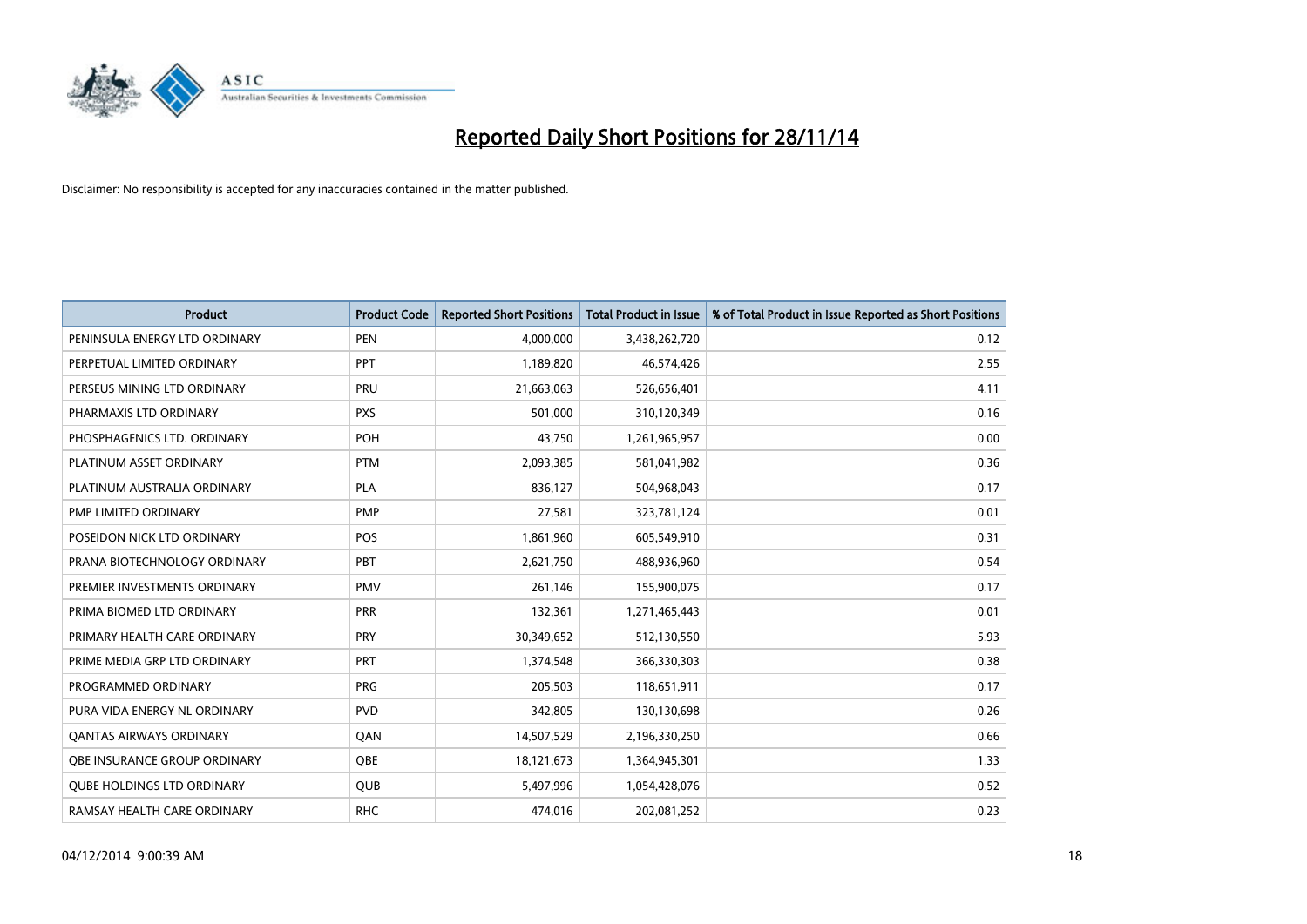

| <b>Product</b>                      | <b>Product Code</b> | <b>Reported Short Positions</b> | <b>Total Product in Issue</b> | % of Total Product in Issue Reported as Short Positions |
|-------------------------------------|---------------------|---------------------------------|-------------------------------|---------------------------------------------------------|
| <b>RCG CORPORATION LTD ORDINARY</b> | <b>RCG</b>          | 371,636                         | 263,808,625                   | 0.14                                                    |
| <b>RCR TOMLINSON ORDINARY</b>       | <b>RCR</b>          | 368,352                         | 139,000,806                   | 0.26                                                    |
| <b>REA GROUP ORDINARY</b>           | <b>REA</b>          | 2,322,633                       | 131,714,699                   | 1.76                                                    |
| RECALL HOLDINGS LTD ORDINARY        | <b>REC</b>          | 4,063,501                       | 313,149,677                   | 1.30                                                    |
| RECKON LIMITED ORDINARY             | <b>RKN</b>          | 1,397,734                       | 112,084,762                   | 1.25                                                    |
| <b>RED 5 LIMITED ORDINARY</b>       | <b>RED</b>          | 174,740                         | 759,451,008                   | 0.02                                                    |
| <b>RED FORK ENERGY ORDINARY</b>     | <b>RFE</b>          | 112,160                         | 501,051,719                   | 0.02                                                    |
| REDBANK ENERGY LTD ORDINARY         | AEJ                 | 13                              | 786,287                       | 0.00                                                    |
| REED RESOURCES LTD ORDINARY         | <b>RDR</b>          | 2,000                           | 499,453,895                   | 0.00                                                    |
| REGIONAL EXPRESS ORDINARY           | <b>REX</b>          | 50,055                          | 110,154,375                   | 0.05                                                    |
| REGIS HEALTHCARE LTD ORDINARY       | <b>REG</b>          | 816,648                         | 300,345,797                   | 0.27                                                    |
| <b>REGIS RESOURCES ORDINARY</b>     | <b>RRL</b>          | 53,487,504                      | 499,781,595                   | 10.70                                                   |
| RESMED INC CDI 10:1                 | <b>RMD</b>          | 34,305,368                      | 1,397,522,030                 | 2.45                                                    |
| <b>RESOLUTE MINING ORDINARY</b>     | <b>RSG</b>          | 13,580,778                      | 641,189,223                   | 2.12                                                    |
| <b>RESOURCE GENERATION ORDINARY</b> | <b>RES</b>          | 1,220                           | 581,380,338                   | 0.00                                                    |
| RETAIL FOOD GROUP ORDINARY          | <b>RFG</b>          | 5,336,618                       | 154,379,893                   | 3.46                                                    |
| REX MINERALS LIMITED ORDINARY       | <b>RXM</b>          | 1,073,293                       | 220,519,784                   | 0.49                                                    |
| RIMFIRE PACIFIC ORDINARY            | <b>RIM</b>          | 223,000                         | 687,757,495                   | 0.03                                                    |
| RIO TINTO LIMITED ORDINARY          | <b>RIO</b>          | 5,418,762                       | 435,758,720                   | 1.24                                                    |
| ROC OIL COMPANY ORDINARY            | <b>ROC</b>          | 610,434                         | 687,618,400                   | 0.09                                                    |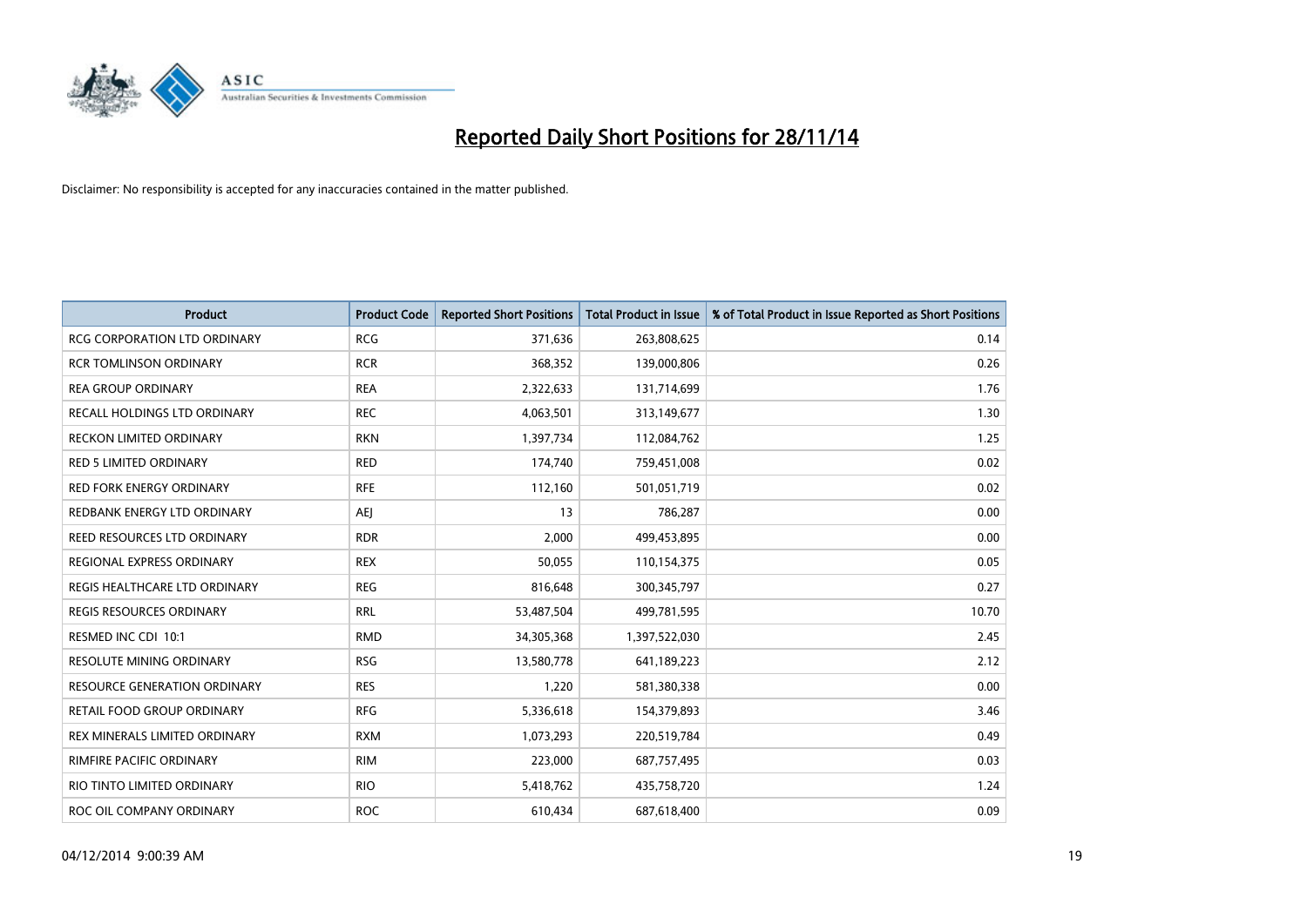

| <b>Product</b>                        | <b>Product Code</b> | <b>Reported Short Positions</b> | <b>Total Product in Issue</b> | % of Total Product in Issue Reported as Short Positions |
|---------------------------------------|---------------------|---------------------------------|-------------------------------|---------------------------------------------------------|
| <b>ROX RESOURCES ORDINARY</b>         | <b>RXL</b>          | 5,523,255                       | 849,673,095                   | 0.65                                                    |
| ROYAL WOLF HOLDINGS ORDINARY          | <b>RWH</b>          | 212,781                         | 100,387,052                   | 0.21                                                    |
| SAI GLOBAL LIMITED ORDINARY           | SAI                 | 753,807                         | 211,761,727                   | 0.36                                                    |
| SALMAT LIMITED ORDINARY               | <b>SLM</b>          | 103,105                         | 159,812,799                   | 0.06                                                    |
| SAMSON OIL & GAS LTD ORDINARY         | SSN                 | 14,797,700                      | 2,837,782,022                 | 0.52                                                    |
| SANDFIRE RESOURCES ORDINARY           | <b>SFR</b>          | 4,039,678                       | 155,950,968                   | 2.59                                                    |
| SANTOS LTD ORDINARY                   | <b>STO</b>          | 8,396,346                       | 982,270,960                   | 0.85                                                    |
| SARACEN MINERAL ORDINARY              | <b>SAR</b>          | 9,244,579                       | 792,784,738                   | 1.17                                                    |
| SCA PROPERTY GROUP STAPLED SECURITIES | <b>SCP</b>          | 18,641,086                      | 648,628,320                   | 2.87                                                    |
| <b>SCENTRE GRP STAPLED</b>            | SCG                 | 25,143,570                      | 5,324,296,678                 | 0.47                                                    |
| SEDGMAN LIMITED ORDINARY              | SDM                 | 1,128,550                       | 227,059,277                   | 0.50                                                    |
| SEEK LIMITED ORDINARY                 | <b>SEK</b>          | 10,641,600                      | 342,335,122                   | 3.11                                                    |
| SELECT HARVESTS ORDINARY              | SHV                 | 1,112,021                       | 70,940,874                    | 1.57                                                    |
| SENEX ENERGY LIMITED ORDINARY         | <b>SXY</b>          | 53,731,199                      | 1,149,657,377                 | 4.67                                                    |
| SERVICE STREAM ORDINARY               | SSM                 | 30                              | 386,389,873                   | 0.00                                                    |
| SEVEN GROUP HOLDINGS ORDINARY         | <b>SVW</b>          | 4,489,345                       | 299,199,240                   | 1.50                                                    |
| SEVEN WEST MEDIA LTD ORDINARY         | SWM                 | 18,669,915                      | 999,160,872                   | 1.87                                                    |
| SEYMOUR WHYTE LTD ORDINARY            | SWL                 | 41.637                          | 87,647,595                    | 0.05                                                    |
| SG FLEET GROUP LTD ORDINARY           | SGF                 | 85,168                          | 242,691,826                   | 0.04                                                    |
| SIGMA PHARMACEUTICAL ORDINARY         | <b>SIP</b>          | 23,768,409                      | 1,108,086,575                 | 2.14                                                    |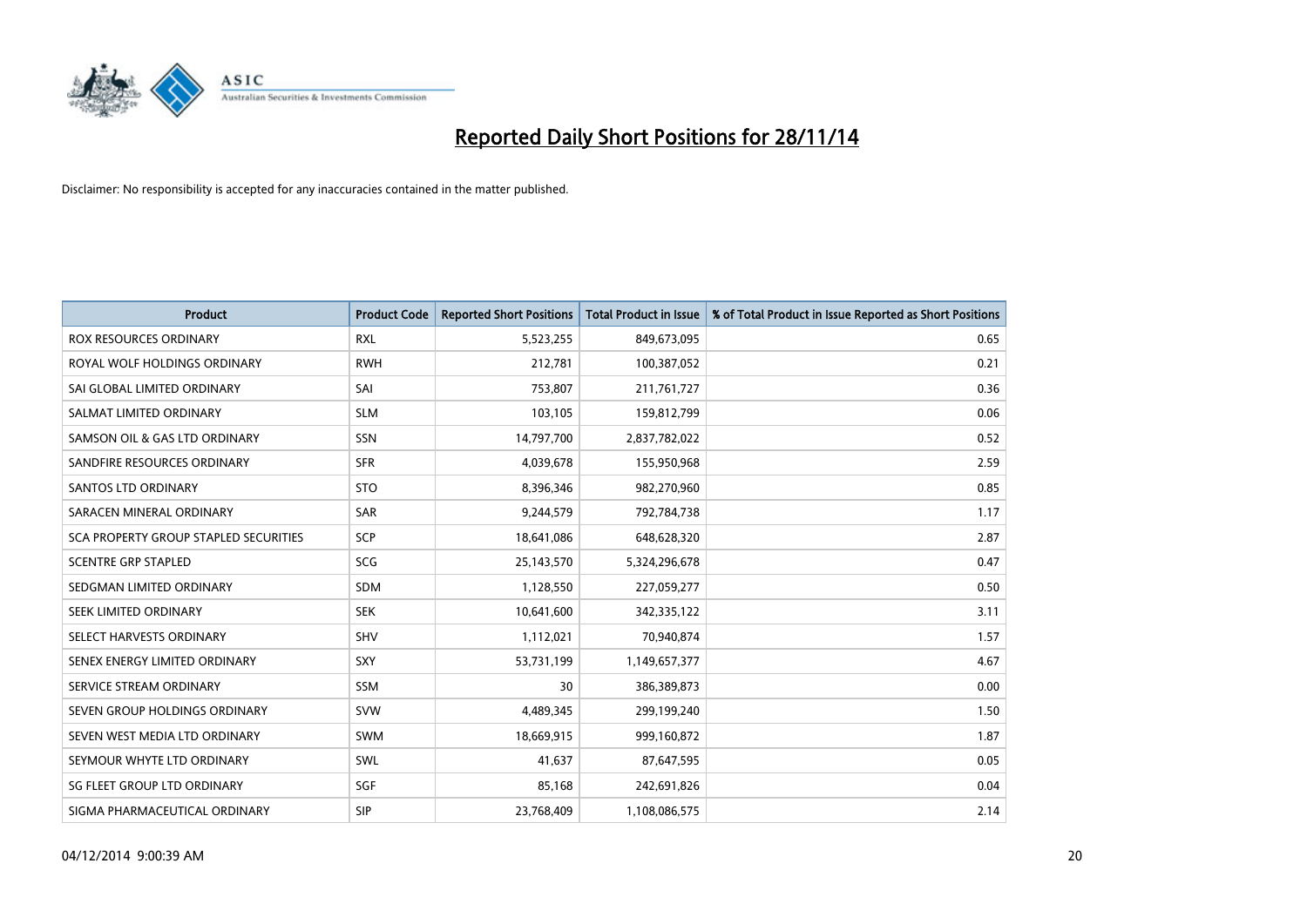

| <b>Product</b>                           | <b>Product Code</b> | <b>Reported Short Positions</b> | <b>Total Product in Issue</b> | % of Total Product in Issue Reported as Short Positions |
|------------------------------------------|---------------------|---------------------------------|-------------------------------|---------------------------------------------------------|
| SILEX SYSTEMS ORDINARY                   | <b>SLX</b>          | 7,143,051                       | 170,467,339                   | 4.19                                                    |
| SILVER CHEF LIMITED ORDINARY             | <b>SIV</b>          | 21,313                          | 29,640,865                    | 0.07                                                    |
| SILVER LAKE RESOURCE ORDINARY            | <b>SLR</b>          | 25,995,122                      | 503,233,971                   | 5.17                                                    |
| SIMS METAL MGMT LTD ORDINARY             | SGM                 | 18,174,429                      | 204,633,630                   | 8.88                                                    |
| SINGAPORE TELECOMM. CHESS DEPOSITARY INT | SGT                 | 1,224,906                       | 122,451,878                   | 1.00                                                    |
| SINO GAS ENERGY ORDINARY                 | <b>SEH</b>          | 10,797,919                      | 1,542,672,358                 | 0.70                                                    |
| SIRIUS RESOURCES NL ORDINARY             | <b>SIR</b>          | 15,559,402                      | 341,438,269                   | 4.56                                                    |
| SIRTEX MEDICAL ORDINARY                  | <b>SRX</b>          | 172,428                         | 56,530,231                    | 0.31                                                    |
| SKILLED GROUP LTD ORDINARY               | <b>SKE</b>          | 6,262,510                       | 235,753,791                   | 2.66                                                    |
| <b>SKY NETWORK ORDINARY</b>              | <b>SKT</b>          | 11,561,915                      | 389,139,785                   | 2.97                                                    |
| SKYCITY ENT GRP LTD ORDINARY             | <b>SKC</b>          | 8,332,479                       | 587,472,741                   | 1.42                                                    |
| <b>SLATER &amp; GORDON ORDINARY</b>      | SGH                 | 4,414,565                       | 208,695,621                   | 2.12                                                    |
| SMS MANAGEMENT. ORDINARY                 | SMX                 | 1,412,311                       | 69,394,537                    | 2.04                                                    |
| SONIC HEALTHCARE ORDINARY                | SHL                 | 2,734,667                       | 401,194,056                   | 0.68                                                    |
| SOUL PATTINSON (W.H) ORDINARY            | SOL                 | 31,893                          | 239,395,320                   | 0.01                                                    |
| SPARK INFRASTRUCTURE STAPLED US PROHIBT. | SKI                 | 19,805,052                      | 1,466,360,128                 | 1.35                                                    |
| SPARK NEW ZEALAND ORDINARY               | <b>SPK</b>          | 12,842,964                      | 1,834,767,958                 | 0.70                                                    |
| SPDR 200 FUND ETF UNITS                  | <b>STW</b>          | 55,869                          | 47,446,865                    | 0.12                                                    |
| SPECIALTY FASHION ORDINARY               | <b>SFH</b>          | 25,944                          | 192,236,121                   | 0.01                                                    |
| SPOTLESS GRP HLD LTD ORDINARY            | <b>SPO</b>          | 41,233,749                      | 1,098,290,178                 | 3.75                                                    |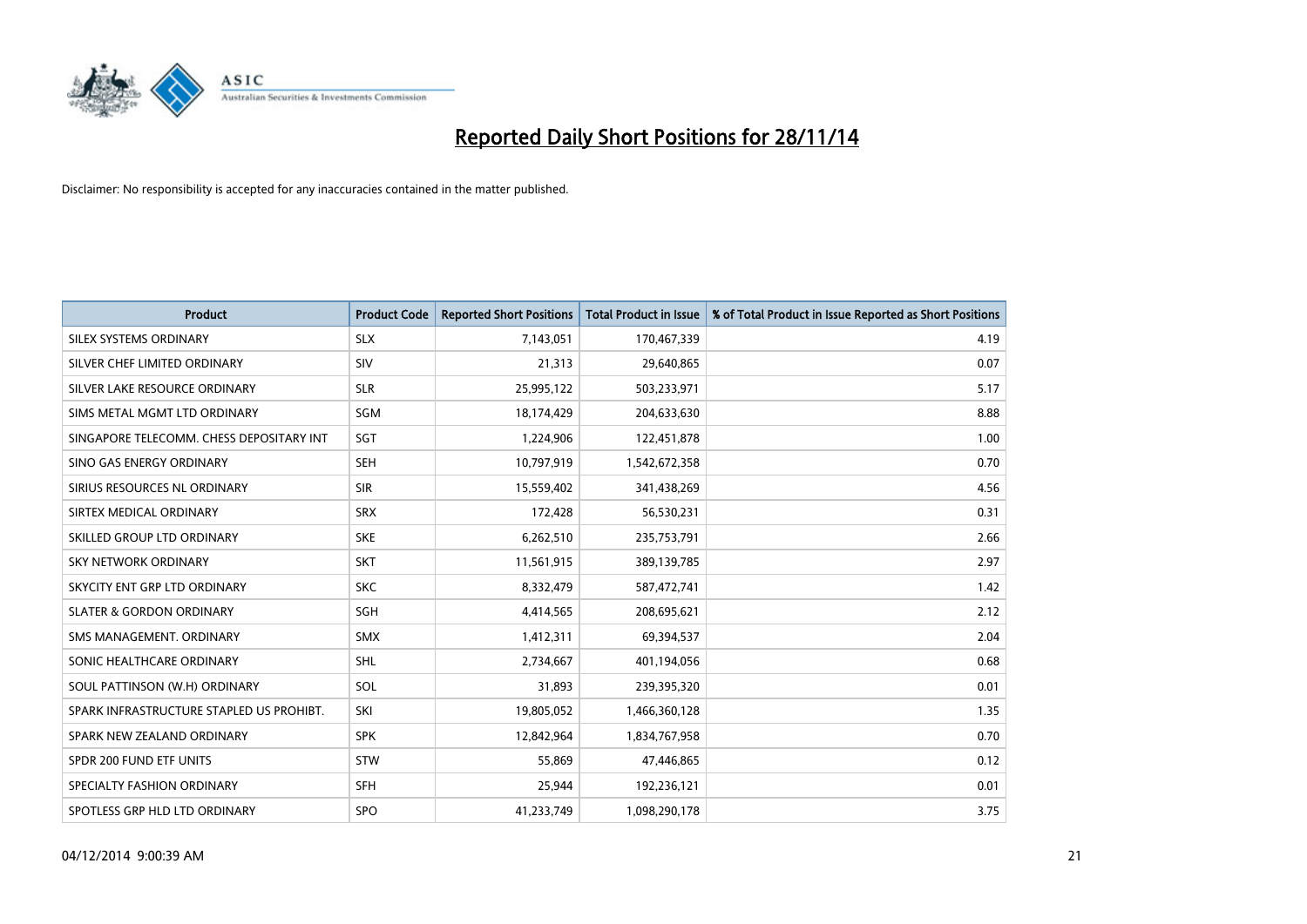

| <b>Product</b>                   | <b>Product Code</b> | <b>Reported Short Positions</b> | <b>Total Product in Issue</b> | % of Total Product in Issue Reported as Short Positions |
|----------------------------------|---------------------|---------------------------------|-------------------------------|---------------------------------------------------------|
| ST BARBARA LIMITED ORDINARY      | <b>SBM</b>          | 10,245,297                      | 494,269,192                   | 2.07                                                    |
| STARPHARMA HOLDINGS ORDINARY     | <b>SPL</b>          | 12,668,714                      | 319,008,325                   | 3.97                                                    |
| STEADFAST GROUP LTD ORDINARY     | <b>SDF</b>          | 20,714,372                      | 503,352,992                   | 4.12                                                    |
| STHN CROSS MEDIA ORDINARY        | <b>SXL</b>          | 42,215,692                      | 731,319,622                   | 5.77                                                    |
| STOCKLAND UNITS/ORD STAPLED      | SGP                 | 9,375,674                       | 2,348,746,744                 | 0.40                                                    |
| STRAITS RES LTD. ORDINARY        | SRO                 | 20,370                          | 1,217,730,293                 | 0.00                                                    |
| STW COMMUNICATIONS ORDINARY      | SGN                 | 5,662,646                       | 409,699,000                   | 1.38                                                    |
| SUNCORP GROUP LTD ORDINARY       | <b>SUN</b>          | 6,264,189                       | 1,286,600,980                 | 0.49                                                    |
| SUNDANCE ENERGY ORDINARY         | <b>SEA</b>          | 1,918,919                       | 549,207,339                   | 0.35                                                    |
| SUNDANCE RESOURCES ORDINARY      | <b>SDL</b>          | 87,565,813                      | 3,082,028,456                 | 2.84                                                    |
| SUNLAND GROUP LTD ORDINARY       | <b>SDG</b>          | 103,954                         | 181,710,087                   | 0.06                                                    |
| SUPER RET REP LTD ORDINARY       | SUL                 | 16,465,452                      | 196,897,430                   | 8.36                                                    |
| SWICK MINING ORDINARY            | <b>SWK</b>          | 50,000                          | 217,643,703                   | 0.02                                                    |
| SYD AIRPORT STAPLED US PROHIBIT. | <b>SYD</b>          | 35,997,346                      | 2,216,216,041                 | 1.62                                                    |
| SYRAH RESOURCES ORDINARY         | <b>SYR</b>          | 5,053,307                       | 164,135,076                   | 3.08                                                    |
| TABCORP HOLDINGS LTD ORDINARY    | <b>TAH</b>          | 17,845,440                      | 765,652,364                   | 2.33                                                    |
| TALGA RESOURCES ORDINARY         | <b>TLG</b>          | 18,544                          | 124,595,131                   | 0.01                                                    |
| TAP OIL LIMITED ORDINARY         | <b>TAP</b>          | 108,865                         | 243,186,639                   | 0.04                                                    |
| TASSAL GROUP LIMITED ORDINARY    | <b>TGR</b>          | 100,370                         | 146,897,115                   | 0.07                                                    |
| TATTS GROUP LTD ORDINARY         | <b>TTS</b>          | 30,340,950                      | 1,445,759,948                 | 2.10                                                    |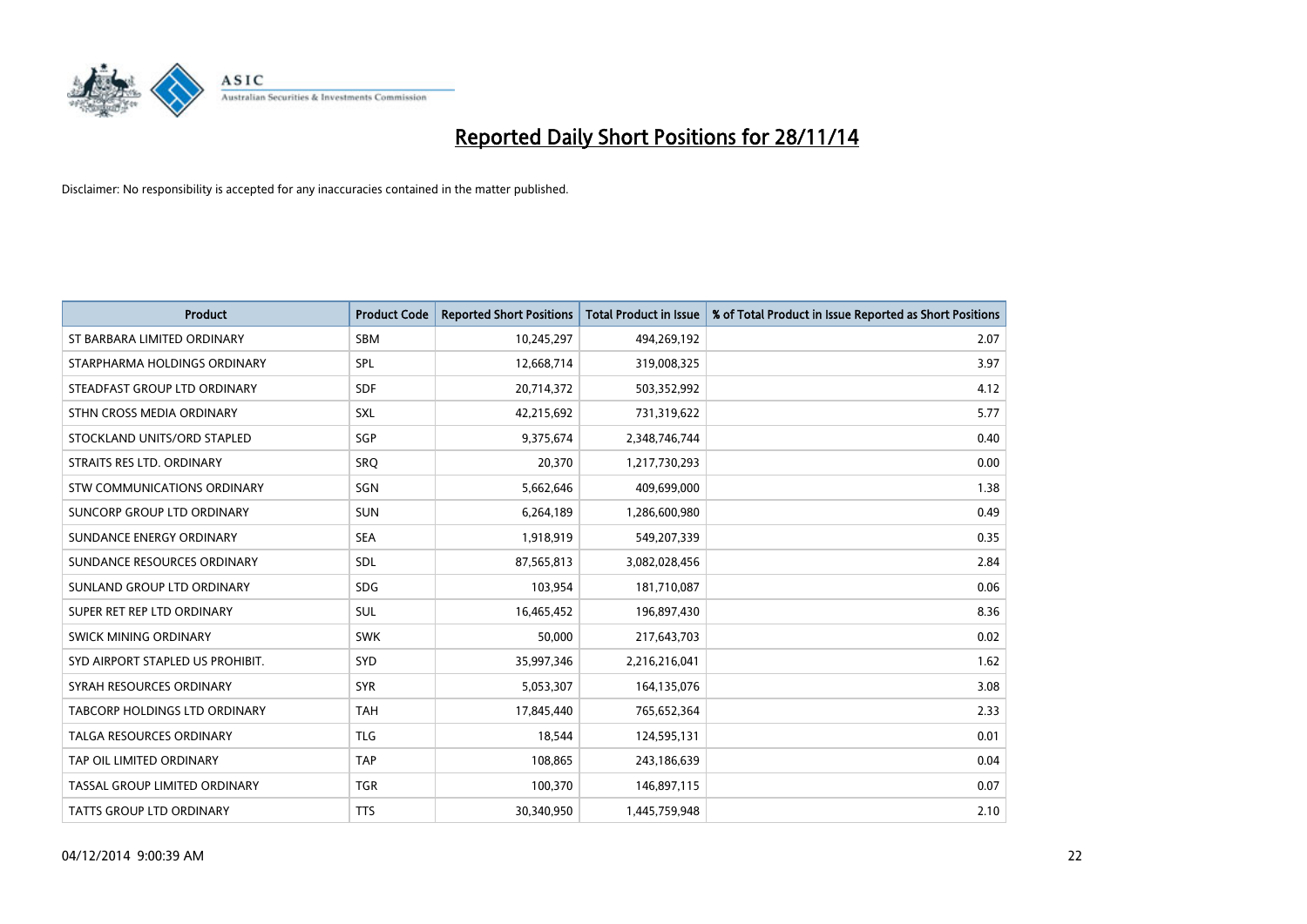

| <b>Product</b>                       | <b>Product Code</b> | <b>Reported Short Positions</b> | <b>Total Product in Issue</b> | % of Total Product in Issue Reported as Short Positions |
|--------------------------------------|---------------------|---------------------------------|-------------------------------|---------------------------------------------------------|
| <b>TECHNOLOGY ONE ORDINARY</b>       | <b>TNE</b>          | 3,703,569                       | 308,796,455                   | 1.20                                                    |
| TELECOM CORPORATION ORDINARY         | <b>TEL</b>          | 145,729                         | 1,828,530,844                 | 0.01                                                    |
| <b>TELSTRA CORPORATION, ORDINARY</b> | <b>TLS</b>          | 42,904,255                      | 12,225,655,836                | 0.35                                                    |
| TEN NETWORK HOLDINGS ORDINARY        | <b>TEN</b>          | 136,692,597                     | 2,630,984,596                 | 5.20                                                    |
| TERANGA GOLD CORP CDI 1:1            | <b>TGZ</b>          | 97,438                          | 72,850,029                    | 0.13                                                    |
| TFS CORPORATION LTD ORDINARY         | <b>TFC</b>          | 9,149,148                       | 326,983,445                   | 2.80                                                    |
| THE REJECT SHOP ORDINARY             | <b>TRS</b>          | 2,024,539                       | 28,844,648                    | 7.02                                                    |
| THINK CHILDCARE EDU ORDINARY         | <b>TNK</b>          | 412,238                         | 39,600,000                    | 1.04                                                    |
| THORN GROUP LIMITED ORDINARY         | <b>TGA</b>          | 345,618                         | 150,634,985                   | 0.23                                                    |
| <b>TIGER RESOURCES ORDINARY</b>      | <b>TGS</b>          | 11,144,136                      | 1,143,541,406                 | 0.97                                                    |
| TNG LIMITED ORDINARY                 | <b>TNG</b>          | 28,030                          | 609,783,834                   | 0.00                                                    |
| TOLL HOLDINGS LTD ORDINARY           | <b>TOL</b>          | 22,114,794                      | 717,437,878                   | 3.08                                                    |
| TORO ENERGY LIMITED ORDINARY         | <b>TOE</b>          | 30,557                          | 1,567,784,418                 | 0.00                                                    |
| TOX FREE SOLUTIONS ORDINARY          | <b>TOX</b>          | 2,062,192                       | 133,752,359                   | 1.54                                                    |
| TPG TELECOM LIMITED ORDINARY         | <b>TPM</b>          | 10,774,721                      | 793,808,141                   | 1.36                                                    |
| <b>TRADE ME GROUP ORDINARY</b>       | <b>TME</b>          | 5,609,808                       | 396,830,595                   | 1.41                                                    |
| TRANSFIELD SERVICES ORDINARY         | <b>TSE</b>          | 9,287,434                       | 512,457,716                   | 1.81                                                    |
| TRANSPACIFIC INDUST, ORDINARY        | <b>TPI</b>          | 30,226,872                      | 1,579,648,778                 | 1.91                                                    |
| TRANSURBAN GROUP TRIPLE STAPLED SEC. | <b>TCL</b>          | 22,383,227                      | 1,906,390,878                 | 1.17                                                    |
| TREASURY GROUP ORDINARY              | <b>TRG</b>          | 68,282                          | 23,697,498                    | 0.29                                                    |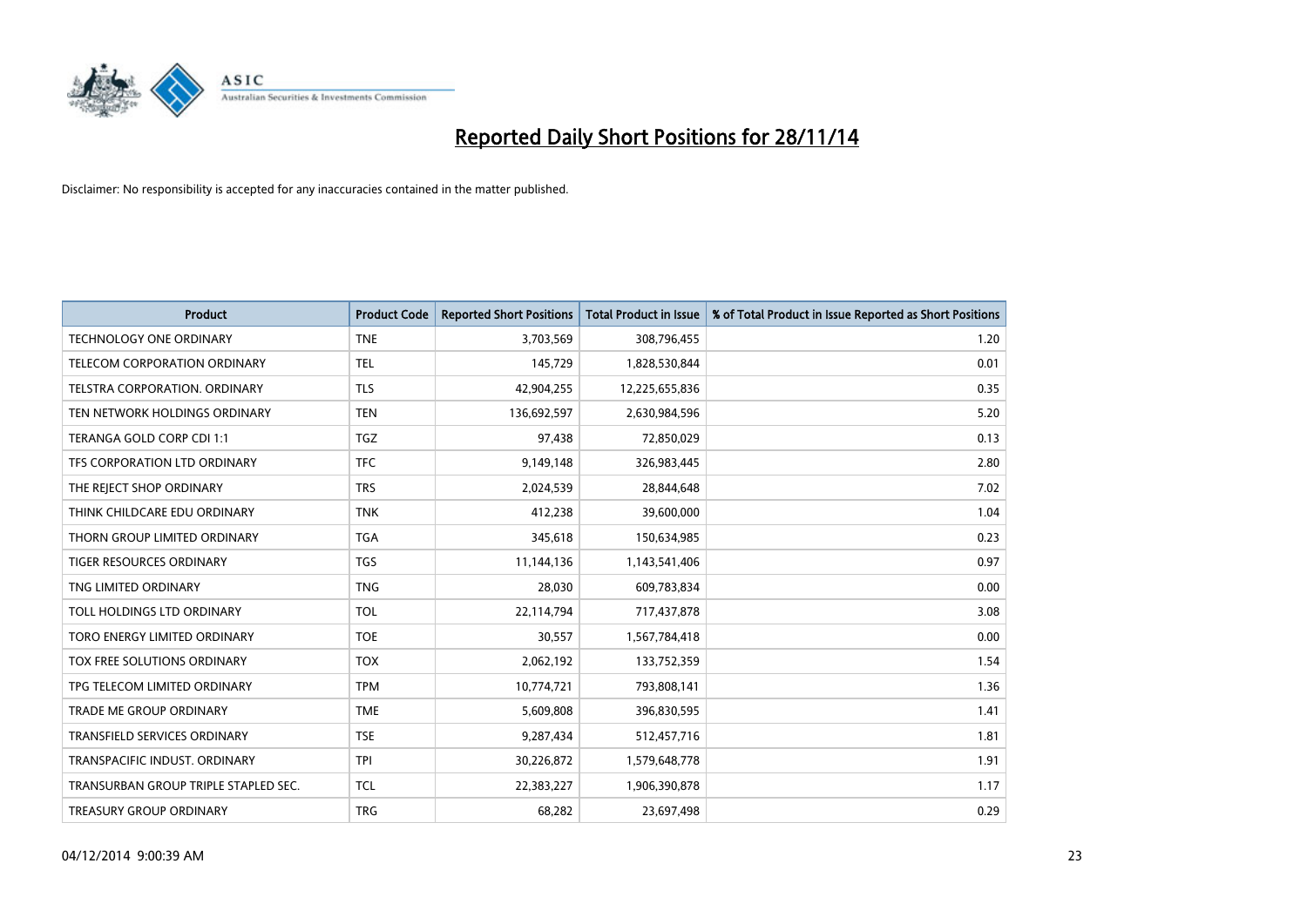

| <b>Product</b>                         | <b>Product Code</b> | <b>Reported Short Positions</b> | <b>Total Product in Issue</b> | % of Total Product in Issue Reported as Short Positions |
|----------------------------------------|---------------------|---------------------------------|-------------------------------|---------------------------------------------------------|
| TREASURY WINE ESTATE ORDINARY          | <b>TWE</b>          | 12,166,425                      | 651,261,403                   | 1.87                                                    |
| TRITON MIN LTD ORDINARY                | <b>TON</b>          | 90,145                          | 310,101,731                   | 0.03                                                    |
| TROY RESOURCES LTD ORDINARY            | <b>TRY</b>          | 6,144,901                       | 195,265,161                   | 3.15                                                    |
| UGL LIMITED ORDINARY                   | UGL                 | 21,218,199                      | 166,511,240                   | 12.74                                                   |
| <b>UNILIFE CORPORATION CDI 6:1</b>     | <b>UNS</b>          | 315,000                         | 275,193,858                   | 0.11                                                    |
| UNITY MINING LTD ORDINARY              | <b>UML</b>          | 319,871                         | 1,133,122,711                 | 0.03                                                    |
| UXC LIMITED ORDINARY                   | <b>UXC</b>          | 3,144,835                       | 331,468,991                   | 0.95                                                    |
| <b>VEDA GROUP LTD ORDINARY</b>         | <b>VED</b>          | 13,339,892                      | 842,055,406                   | 1.58                                                    |
| VENTURE MINERALS ORDINARY              | <b>VMS</b>          | 238,000                         | 287,320,170                   | 0.08                                                    |
| VILLAGE ROADSHOW LTD ORDINARY          | <b>VRL</b>          | 912,920                         | 159,509,459                   | 0.57                                                    |
| <b>VIRGIN AUS HLDG LTD ORDINARY</b>    | <b>VAH</b>          | 44,159,875                      | 3,524,912,131                 | 1.25                                                    |
| <b>VIRTUS HEALTH LTD ORDINARY</b>      | <b>VRT</b>          | 5,124,370                       | 79,885,938                    | 6.41                                                    |
| VISION EYE INSTITUTE ORDINARY          | <b>VEI</b>          | 1,586,666                       | 178,737,431                   | 0.89                                                    |
| <b>VOCATION LTD ORDINARY</b>           | <b>VET</b>          | 9,974,888                       | 230,000,000                   | 4.34                                                    |
| <b>VOCUS COMMS LTD ORDINARY</b>        | <b>VOC</b>          | 549,172                         | 104,803,018                   | 0.52                                                    |
| WARRNAMBOOL CHEESE ORDINARY            | <b>WCB</b>          | 19                              | 56,098,797                    | 0.00                                                    |
| <b>WATPAC LIMITED ORDINARY</b>         | <b>WTP</b>          | 2,111,141                       | 189,258,397                   | 1.12                                                    |
| <b>WDS LIMITED ORDINARY</b>            | <b>WDS</b>          | 592,915                         | 144,740,614                   | 0.41                                                    |
| WEBJET LIMITED ORDINARY                | <b>WEB</b>          | 1,443,907                       | 79,397,959                    | 1.82                                                    |
| WESFARMERS LIMITED DEFERRED SETTLEMENT | WESDD               | 3,953,744                       | 1,123,496,295                 | 0.35                                                    |